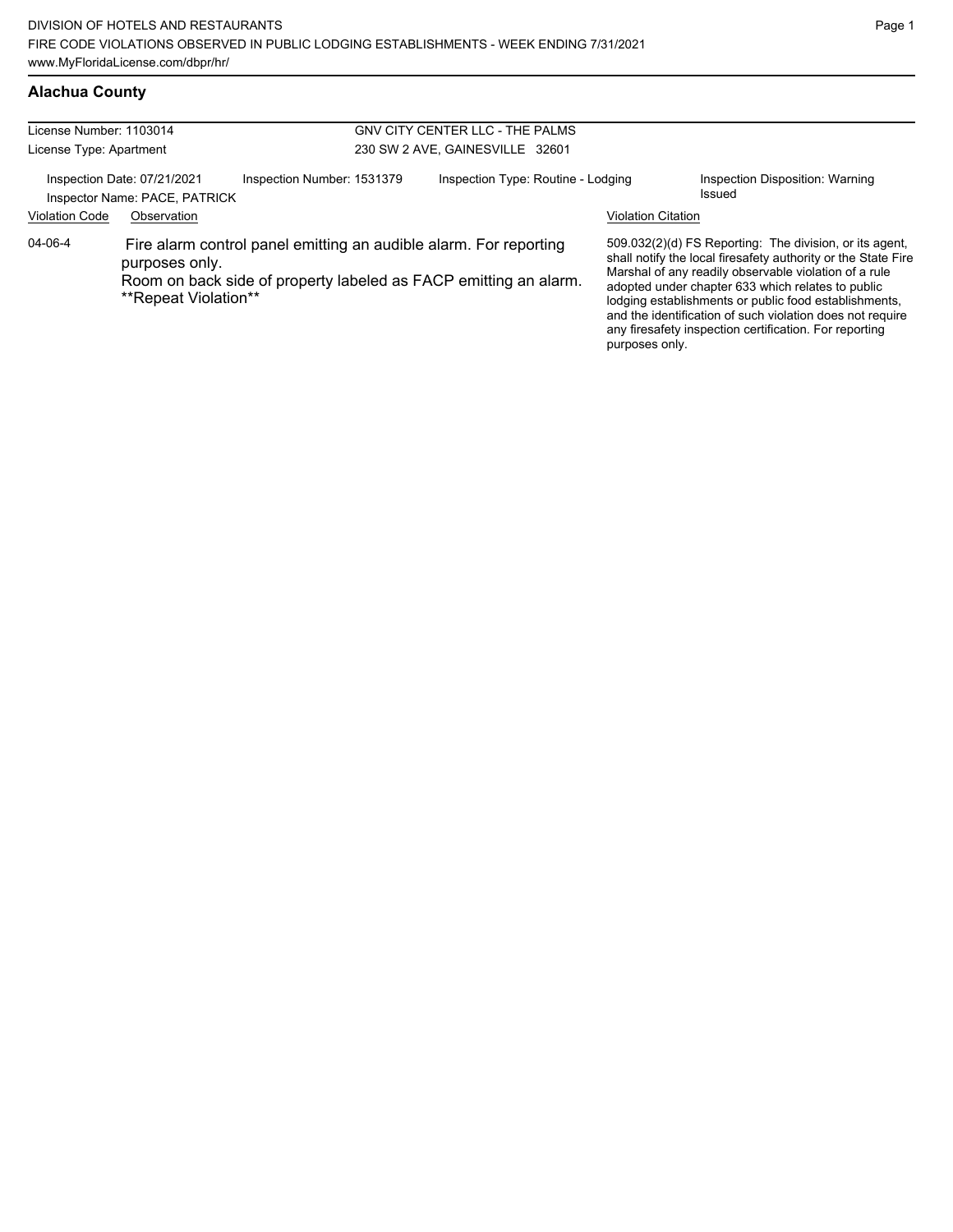| License Number: 1305147                                       |             |                                                                                                                                    | <b>PALM GROVE</b>                             |                           |                                                                                                                                                                                                                                                                                                                                                                                                                            |  |  |
|---------------------------------------------------------------|-------------|------------------------------------------------------------------------------------------------------------------------------------|-----------------------------------------------|---------------------------|----------------------------------------------------------------------------------------------------------------------------------------------------------------------------------------------------------------------------------------------------------------------------------------------------------------------------------------------------------------------------------------------------------------------------|--|--|
| License Type: Motel                                           |             |                                                                                                                                    | 14513 FRONT BEACH RD, PANAMA CITY BEACH 32413 |                           |                                                                                                                                                                                                                                                                                                                                                                                                                            |  |  |
| Inspection Date: 07/29/2021<br>Inspector Name: LYNN, NICKOLAS |             | Inspection Number: 1219907                                                                                                         | Inspection Type: Complaint Full               |                           | Inspection Disposition: Inspection<br>Completed - No Further Action                                                                                                                                                                                                                                                                                                                                                        |  |  |
| <b>Violation Code</b>                                         | Observation |                                                                                                                                    |                                               | <b>Violation Citation</b> |                                                                                                                                                                                                                                                                                                                                                                                                                            |  |  |
| $01 - 01 - 4$                                                 |             | Portable fire extinguisher pressure gauge indicates the extinguisher<br>is overcharged. For reporting purposes only. Outside 5201. |                                               | purposes only.            | 509.032(2)(d) FS Reporting: (d) The division, or its<br>agent, shall notify the local firesafety authority or the<br>State Fire Marshal of any readily observable violation of<br>a rule adopted under chapter 633 which relates to public<br>lodging establishments or public food establishments,<br>and the identification of such violation does not require<br>any firesafety inspection certification. For reporting |  |  |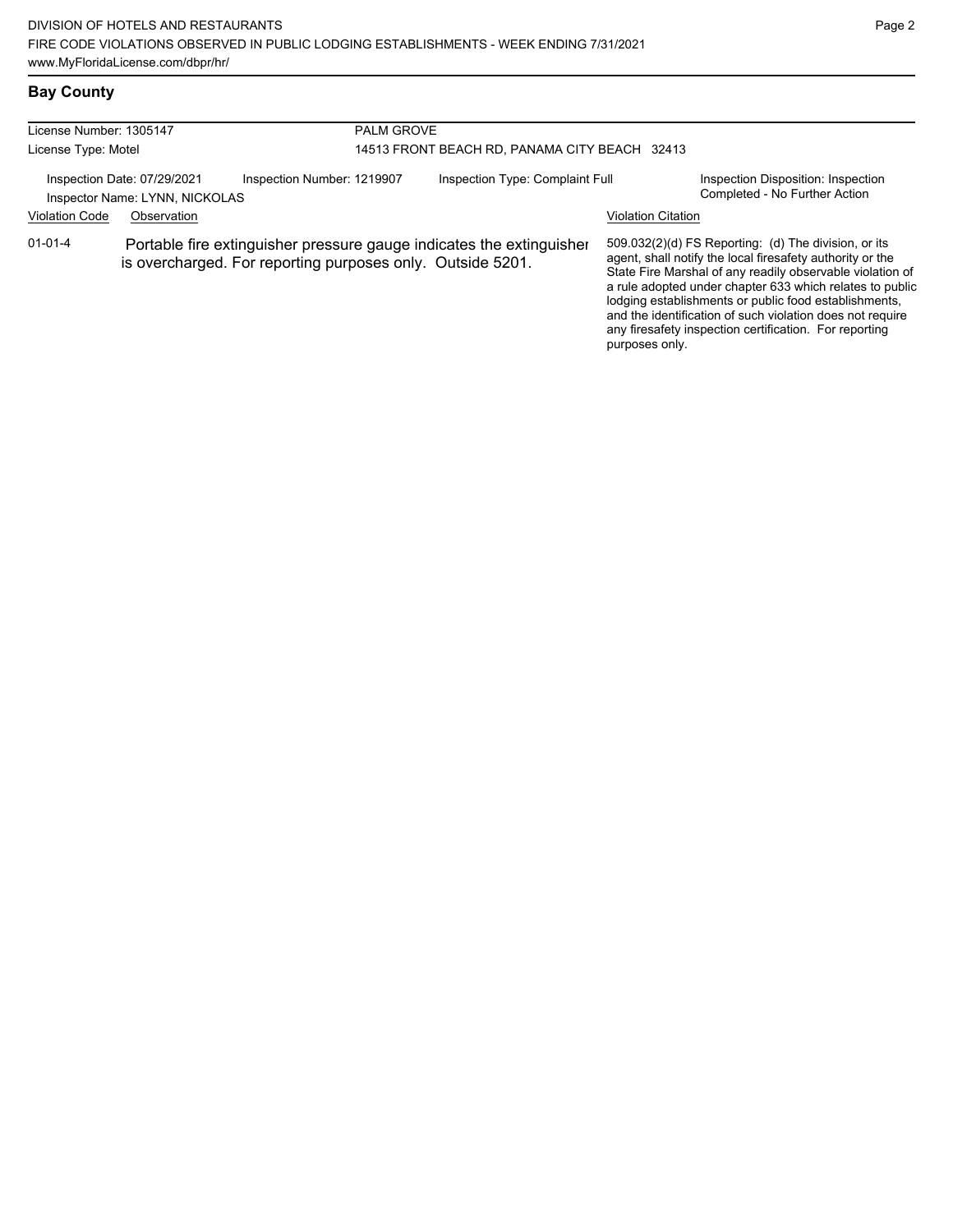| <b>Broward County</b> |  |
|-----------------------|--|
|-----------------------|--|

| License Number: 1620865<br>License Type: Hotel |                                                                |                                                                 | HYATT PLACE FT LAUDERDALE AIRPORT & CRUISE PORT<br>91 SW 18 AVE, DANIA BEACH 33004 |                                                                                                                                     |                                                                     |                                                                                                                                                                                                                                                                                                                                                                                                                            |  |
|------------------------------------------------|----------------------------------------------------------------|-----------------------------------------------------------------|------------------------------------------------------------------------------------|-------------------------------------------------------------------------------------------------------------------------------------|---------------------------------------------------------------------|----------------------------------------------------------------------------------------------------------------------------------------------------------------------------------------------------------------------------------------------------------------------------------------------------------------------------------------------------------------------------------------------------------------------------|--|
|                                                | Inspection Date: 07/28/2021<br>Inspector Name: LONDONO, GLORIA | Inspection Number: 1160496                                      |                                                                                    | Inspection Type: Routine - Lodging                                                                                                  | Inspection Disposition: Inspection<br>Completed - No Further Action |                                                                                                                                                                                                                                                                                                                                                                                                                            |  |
| <b>Violation Code</b>                          | Observation                                                    |                                                                 |                                                                                    |                                                                                                                                     | <b>Violation Citation</b>                                           |                                                                                                                                                                                                                                                                                                                                                                                                                            |  |
| $01-02-4$                                      |                                                                | is in need of recharge. For reporting purposes only. 6th floor  |                                                                                    | Portable fire extinguisher pressure gauge indicates the extinguisher                                                                | purposes only.                                                      | 509.032(2)(d) FS Reporting: (d) The division, or its<br>agent, shall notify the local firesafety authority or the<br>State Fire Marshal of any readily observable violation of<br>a rule adopted under chapter 633 which relates to public<br>lodging establishments or public food establishments,<br>and the identification of such violation does not require<br>any firesafety inspection certification. For reporting |  |
| License Number: 1606048                        |                                                                |                                                                 | ELEA HOLDINGS LLC                                                                  |                                                                                                                                     |                                                                     |                                                                                                                                                                                                                                                                                                                                                                                                                            |  |
| License Type: Apartment                        |                                                                |                                                                 |                                                                                    | 5912 MAYO ST, HOLLYWOOD 33023                                                                                                       |                                                                     |                                                                                                                                                                                                                                                                                                                                                                                                                            |  |
|                                                | Inspection Date: 07/29/2021<br>Inspector Name: GANPAT, INDAR   | Inspection Number: 1518899                                      |                                                                                    | Inspection Type: Routine - Lodging                                                                                                  |                                                                     | Inspection Disposition: Inspection<br>Completed - No Further Action                                                                                                                                                                                                                                                                                                                                                        |  |
| <b>Violation Code</b>                          | Observation                                                    |                                                                 |                                                                                    |                                                                                                                                     | <b>Violation Citation</b>                                           |                                                                                                                                                                                                                                                                                                                                                                                                                            |  |
| $01 - 02 - 4$                                  | **Repeat Violation**                                           | is in need of recharge. For reporting purposes only. By unit #2 |                                                                                    | Portable fire extinguisher pressure gauge indicates the extinguisher                                                                | purposes only.                                                      | 509.032(2)(d) FS Reporting: (d) The division, or its<br>agent, shall notify the local firesafety authority or the<br>State Fire Marshal of any readily observable violation of<br>a rule adopted under chapter 633 which relates to public<br>lodging establishments or public food establishments,<br>and the identification of such violation does not require<br>any firesafety inspection certification. For reporting |  |
| License Number: 1618849                        |                                                                |                                                                 |                                                                                    | <b>HAMPTON INN PEMBROKE PINES</b>                                                                                                   |                                                                     |                                                                                                                                                                                                                                                                                                                                                                                                                            |  |
| License Type: Hotel                            |                                                                |                                                                 |                                                                                    | 1900 NW 150 AVE, PEMBROKE PINES 33028                                                                                               |                                                                     |                                                                                                                                                                                                                                                                                                                                                                                                                            |  |
|                                                | Inspection Date: 07/28/2021<br>Inspector Name: NEALY, VALENCIA | Inspection Number: 1159873                                      |                                                                                    | Inspection Type: Routine - Lodging                                                                                                  |                                                                     | Inspection Disposition: Inspection<br>Completed - No Further Action                                                                                                                                                                                                                                                                                                                                                        |  |
| <b>Violation Code</b>                          | Observation                                                    |                                                                 |                                                                                    |                                                                                                                                     | <b>Violation Citation</b>                                           |                                                                                                                                                                                                                                                                                                                                                                                                                            |  |
| 06-02-4                                        | 5th level, next to room 524.                                   |                                                                 |                                                                                    | Door marked as an exit is blocked. For reporting purposes only.<br>-Observed behind stairwell exit door blocked by discarded boxes, |                                                                     | 509.032(2)(d) FS Reporting: The division, or its agent,<br>shall notify the local firesafety authority or the State Fire<br>Marshal of any readily observable violation of a rule<br>adopted under chapter 633 which relates to public<br>lodging establishments or public food establishments,<br>and the identification of such violation does not require                                                               |  |

any firesafety inspection certification. For reporting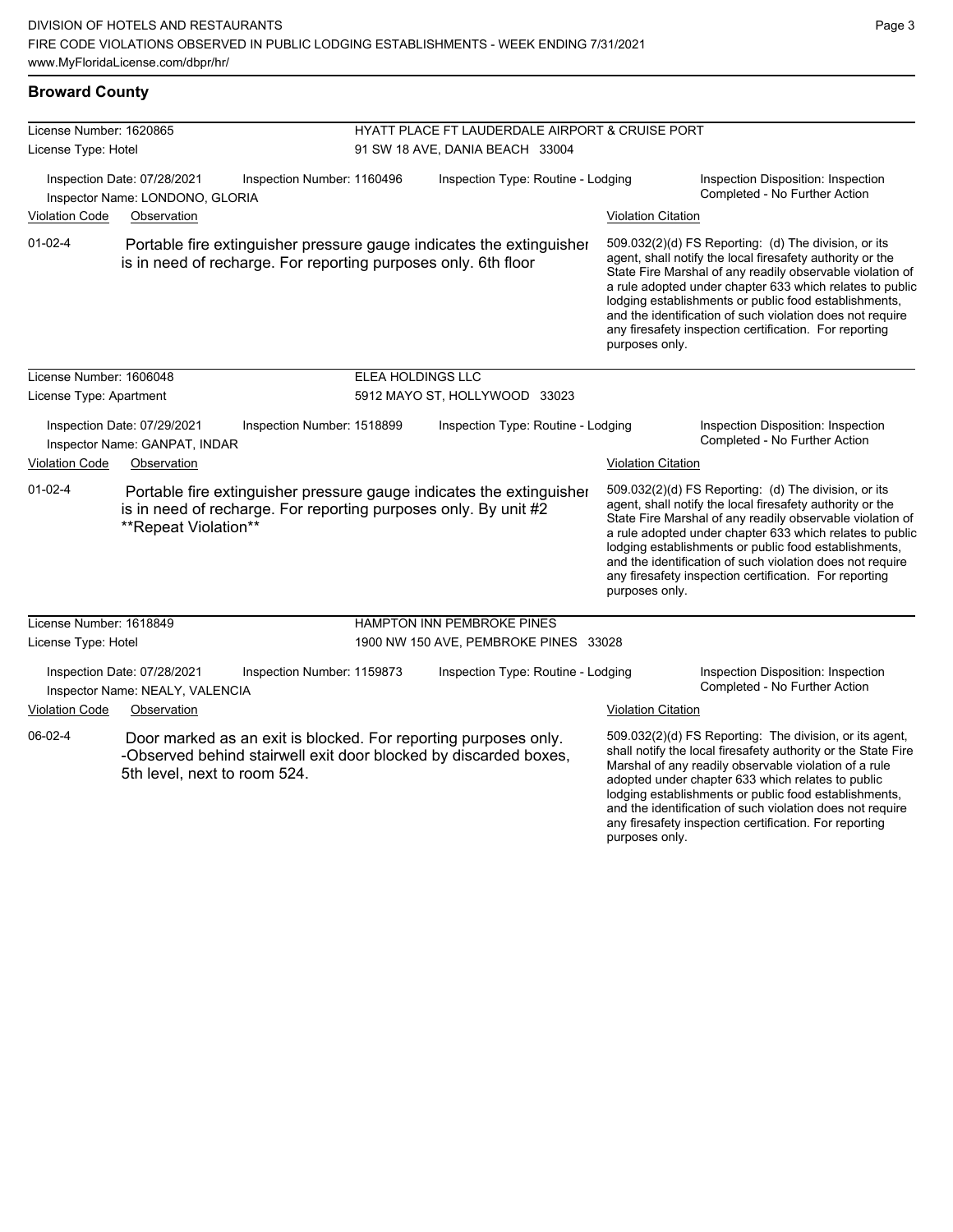| License Number: 1600334 |                                                               |                                                                                                                                                                                                    | THE RIVERSIDE HOTEL                        |                           |                                                                                                                                                                                                                                                                                                                                                                                                                                                                                                                                                                                                                                                                                                  |
|-------------------------|---------------------------------------------------------------|----------------------------------------------------------------------------------------------------------------------------------------------------------------------------------------------------|--------------------------------------------|---------------------------|--------------------------------------------------------------------------------------------------------------------------------------------------------------------------------------------------------------------------------------------------------------------------------------------------------------------------------------------------------------------------------------------------------------------------------------------------------------------------------------------------------------------------------------------------------------------------------------------------------------------------------------------------------------------------------------------------|
| License Type: Hotel     |                                                               |                                                                                                                                                                                                    | 620 E LAS OLAS BLVD, FORT LAUDERDALE 33301 |                           |                                                                                                                                                                                                                                                                                                                                                                                                                                                                                                                                                                                                                                                                                                  |
|                         | Inspection Date: 07/27/2021<br>Inspector Name: BRANN, JUSTIN  | Inspection Number: 1160145                                                                                                                                                                         | Inspection Type: Routine - Lodging         |                           | Inspection Disposition: Inspection<br>Completed - No Further Action                                                                                                                                                                                                                                                                                                                                                                                                                                                                                                                                                                                                                              |
| Violation Code          | Observation                                                   |                                                                                                                                                                                                    |                                            | <b>Violation Citation</b> |                                                                                                                                                                                                                                                                                                                                                                                                                                                                                                                                                                                                                                                                                                  |
| $02 - 04 - 4$           | stored inside the building.<br>For reporting purposes only.   | Propane (LP gas) tank having a water capacity greater than 2.7 lbs<br>Approximately 21 tanks stored on 7th level parking garage.<br>Inspector will forward inspection to Fire Marshall for review. |                                            | purposes only.            | 509.032(2)(d) FS Reporting: (d) The division, or its<br>agent, shall notify the local firesafety authority or the<br>State Fire Marshal of any readily observable violation of<br>a rule adopted under chapter 633 which relates to public<br>lodging establishments or public food establishments,<br>and the identification of such violation does not require<br>any firesafety inspection certification. For reporting                                                                                                                                                                                                                                                                       |
| $08 - 01 - 4$           | For reporting purposes only.                                  | Boiler certificate or insurance inspector's boiler report expired.<br>120384 exp 7-24-2021, 120383 exp 7-24-2021                                                                                   |                                            |                           | 61C-1.004(10) FAC and 509.032(2)(d) FS Reporting:<br>61C-1.004(10) The insurance inspector's boiler report is<br>required annually for power boilers and high<br>pressure/high temperature boilers and biannually for low<br>pressure steam or vapor heating boilers. 509.032(2)(d)<br>The division, or its agent, shall notify the local firesafety<br>authority or the State Fire Marshal of any readily<br>observable violation of a rule adopted under chapter 633<br>which relates to public lodging establishments or public<br>food establishments, and the identification of such<br>violation does not require any firesafety inspection<br>certification. For reporting purposes only. |
| License Number: 1606802 |                                                               |                                                                                                                                                                                                    | <b>BROWARD GARDENS APARTMENTS</b>          |                           |                                                                                                                                                                                                                                                                                                                                                                                                                                                                                                                                                                                                                                                                                                  |
| License Type: Apartment |                                                               |                                                                                                                                                                                                    | 2960 NW 19 ST, FORT LAUDERDALE 33311       |                           |                                                                                                                                                                                                                                                                                                                                                                                                                                                                                                                                                                                                                                                                                                  |
|                         | Inspection Date: 07/29/2021<br>Inspector Name: BRANN, JUSTIN  | Inspection Number: 1532488                                                                                                                                                                         | Inspection Type: Complaint Full            |                           | Inspection Disposition: Inspection<br>Completed - No Further Action                                                                                                                                                                                                                                                                                                                                                                                                                                                                                                                                                                                                                              |
| <b>Violation Code</b>   | Observation                                                   |                                                                                                                                                                                                    |                                            | <b>Violation Citation</b> |                                                                                                                                                                                                                                                                                                                                                                                                                                                                                                                                                                                                                                                                                                  |
| $01 - 04 - 4$           | purposes only.                                                | No portable fire extinguisher present on the premises. For reporting                                                                                                                               |                                            | purposes only.            | 509.032(2)(d) FS Reporting: (d) The division, or its<br>agent, shall notify the local firesafety authority or the<br>State Fire Marshal of any readily observable violation of<br>a rule adopted under chapter 633 which relates to public<br>lodging establishments or public food establishments,<br>and the identification of such violation does not require<br>any firesafety inspection certification. For reporting                                                                                                                                                                                                                                                                       |
| License Number: 1621271 |                                                               | <b>JOMY ZACHARIAS</b>                                                                                                                                                                              |                                            |                           |                                                                                                                                                                                                                                                                                                                                                                                                                                                                                                                                                                                                                                                                                                  |
| License Type: Apartment |                                                               |                                                                                                                                                                                                    | 6354 6398 NW 26 ST, SUNRISE 33313          |                           |                                                                                                                                                                                                                                                                                                                                                                                                                                                                                                                                                                                                                                                                                                  |
|                         | Inspection Date: 07/30/2021<br>Inspector Name: SMITH, CORETTA | Inspection Number: 1524116                                                                                                                                                                         | Inspection Type: Routine - Lodging         |                           | Inspection Disposition: Inspection<br>Completed - No Further Action                                                                                                                                                                                                                                                                                                                                                                                                                                                                                                                                                                                                                              |
| <b>Violation Code</b>   | Observation                                                   |                                                                                                                                                                                                    |                                            | <b>Violation Citation</b> |                                                                                                                                                                                                                                                                                                                                                                                                                                                                                                                                                                                                                                                                                                  |
| $01 - 02 - 4$           | reporting purposes only.                                      | Portable fire extinguisher pressure gauge indicates the extinguisher<br>is in need of recharge. Observed fire extinguisher by apt 6394. For                                                        |                                            |                           | 509.032(2)(d) FS Reporting: (d) The division, or its<br>agent, shall notify the local firesafety authority or the<br>State Fire Marshal of any readily observable violation of<br>a rule adopted under chapter 633 which relates to public<br>lodging establishments or public food establishments,<br>and the identification of such violation does not require                                                                                                                                                                                                                                                                                                                                 |

any firesafety inspection certification. For reporting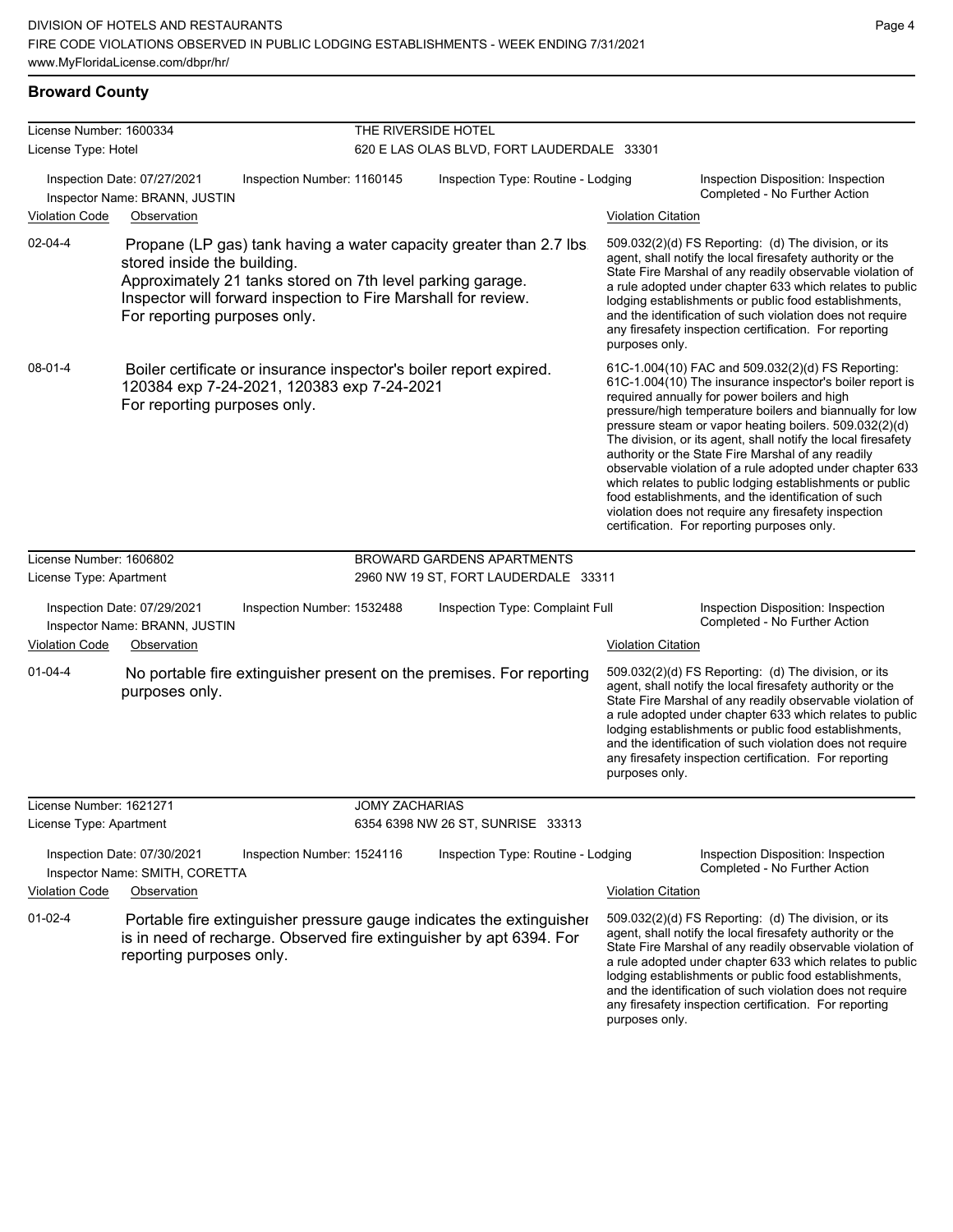| <b>Broward County</b> |  |
|-----------------------|--|
|-----------------------|--|

| License Number: 1603798                                        |                                                                                                                                                                                                                                                                            |                            | LANDMARK TOWERS                    |                           |                                                                                                                                                                                                                                                                                                                                                                                                                            |
|----------------------------------------------------------------|----------------------------------------------------------------------------------------------------------------------------------------------------------------------------------------------------------------------------------------------------------------------------|----------------------------|------------------------------------|---------------------------|----------------------------------------------------------------------------------------------------------------------------------------------------------------------------------------------------------------------------------------------------------------------------------------------------------------------------------------------------------------------------------------------------------------------------|
| License Type: Apartment                                        |                                                                                                                                                                                                                                                                            |                            | 601 NW 42 AVE, PLANTATION 33317    |                           |                                                                                                                                                                                                                                                                                                                                                                                                                            |
| Inspection Date: 07/30/2021<br>Inspector Name: NEALY, VALENCIA |                                                                                                                                                                                                                                                                            | Inspection Number: 1515177 | Inspection Type: Routine - Lodging |                           | Inspection Disposition: Inspection<br>Completed - No Further Action                                                                                                                                                                                                                                                                                                                                                        |
| <b>Violation Code</b>                                          | Observation                                                                                                                                                                                                                                                                |                            |                                    | <b>Violation Citation</b> |                                                                                                                                                                                                                                                                                                                                                                                                                            |
| $01 - 02 - 4$                                                  | Portable fire extinguisher pressure gauge indicates the extinguisher<br>is in need of recharge. For reporting purposes only.<br>-Observed fire extinguisher in need of charge in level 5 laundry<br>room, building 551.<br>-Observed missing extinguisher across from unit |                            |                                    | purposes only.            | 509.032(2)(d) FS Reporting: (d) The division, or its<br>agent, shall notify the local firesafety authority or the<br>State Fire Marshal of any readily observable violation of<br>a rule adopted under chapter 633 which relates to public<br>lodging establishments or public food establishments,<br>and the identification of such violation does not require<br>any firesafety inspection certification. For reporting |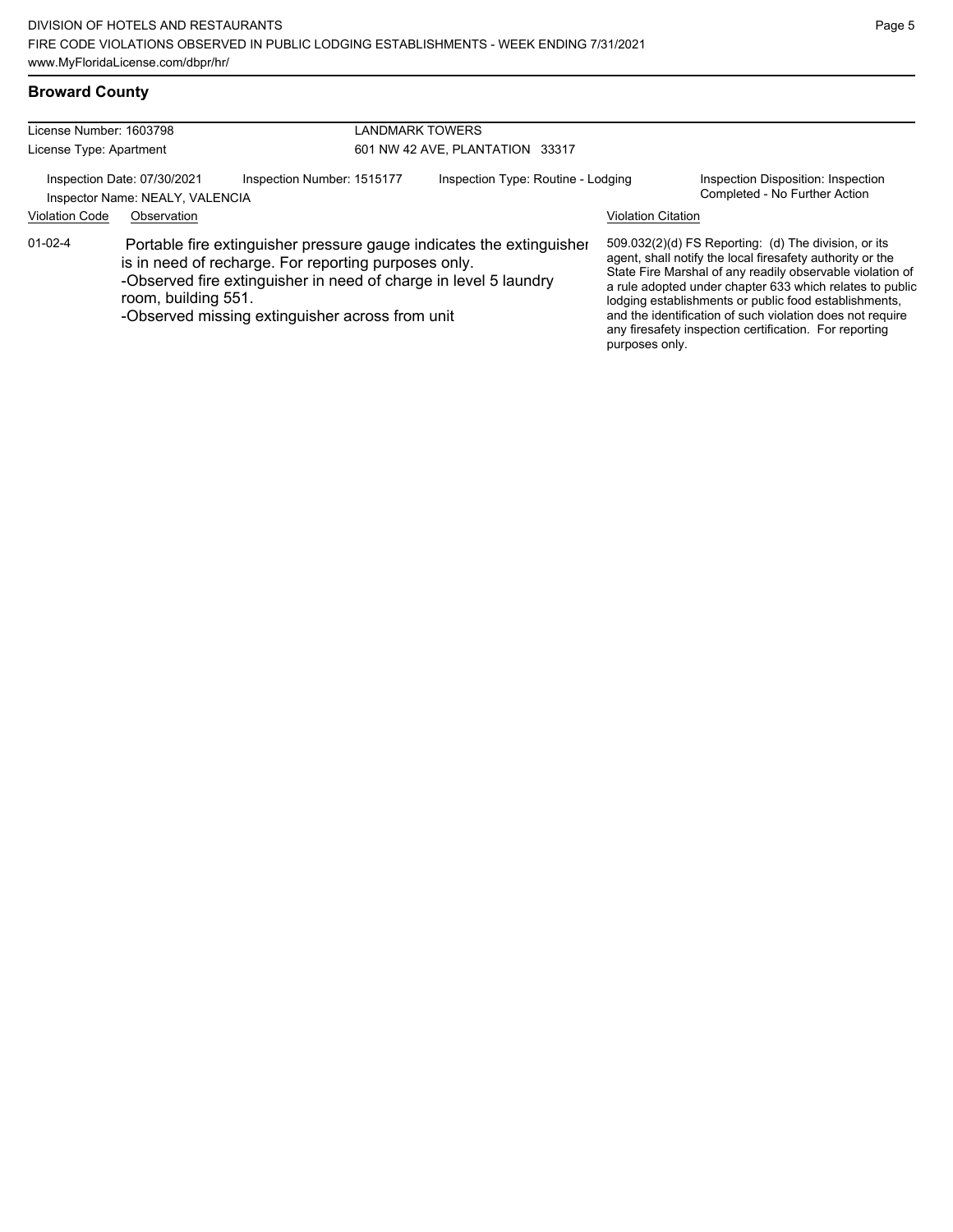| License Number: 2000674 |                                                             | <b>ZEN LIVING SUITES</b>                                                                                                                                                                                                                     |                                 |                           |                                                                                                                                                                                                                                                                                                                                                                                                                |
|-------------------------|-------------------------------------------------------------|----------------------------------------------------------------------------------------------------------------------------------------------------------------------------------------------------------------------------------------------|---------------------------------|---------------------------|----------------------------------------------------------------------------------------------------------------------------------------------------------------------------------------------------------------------------------------------------------------------------------------------------------------------------------------------------------------------------------------------------------------|
| License Type: Motel     |                                                             |                                                                                                                                                                                                                                              | 150 PARK AVE, ORANGE PARK 32073 |                           |                                                                                                                                                                                                                                                                                                                                                                                                                |
|                         | Inspection Date: 07/26/2021<br>Inspector Name: BIAVA, GRANT | Inspection Number: 1219700                                                                                                                                                                                                                   | Inspection Type: Complaint Full |                           | Inspection Disposition: Call Back -<br>Admin. complaint recommended                                                                                                                                                                                                                                                                                                                                            |
| <b>Violation Code</b>   | Observation                                                 |                                                                                                                                                                                                                                              |                                 | <b>Violation Citation</b> |                                                                                                                                                                                                                                                                                                                                                                                                                |
| 08-04-4                 |                                                             | - From initial inspection : Boiler certificate not posted in the boiler<br>room. For reporting purposes only.<br>No certification in boiler room, manager has copy on his phone.<br>From follow-up inspection 2021-07-26: ** Time Extended** |                                 |                           | 61C-1.004(10) FAC and 509.032(2)(d) FS Reporting:<br>61C-1.004(10) The insurance inspector's boiler report<br>shall be posted in the boiler room. 509.032(2)(d) The<br>division, or its agent, shall notify the local firesafety<br>authority or the State Fire Marshal of any readily<br>observable violation of a rule adopted under chapter 633<br>which relates to public lodging establishments or public |

food establishments, and the identification of such violation does not require any firesafety inspection certification. For reporting purposes only.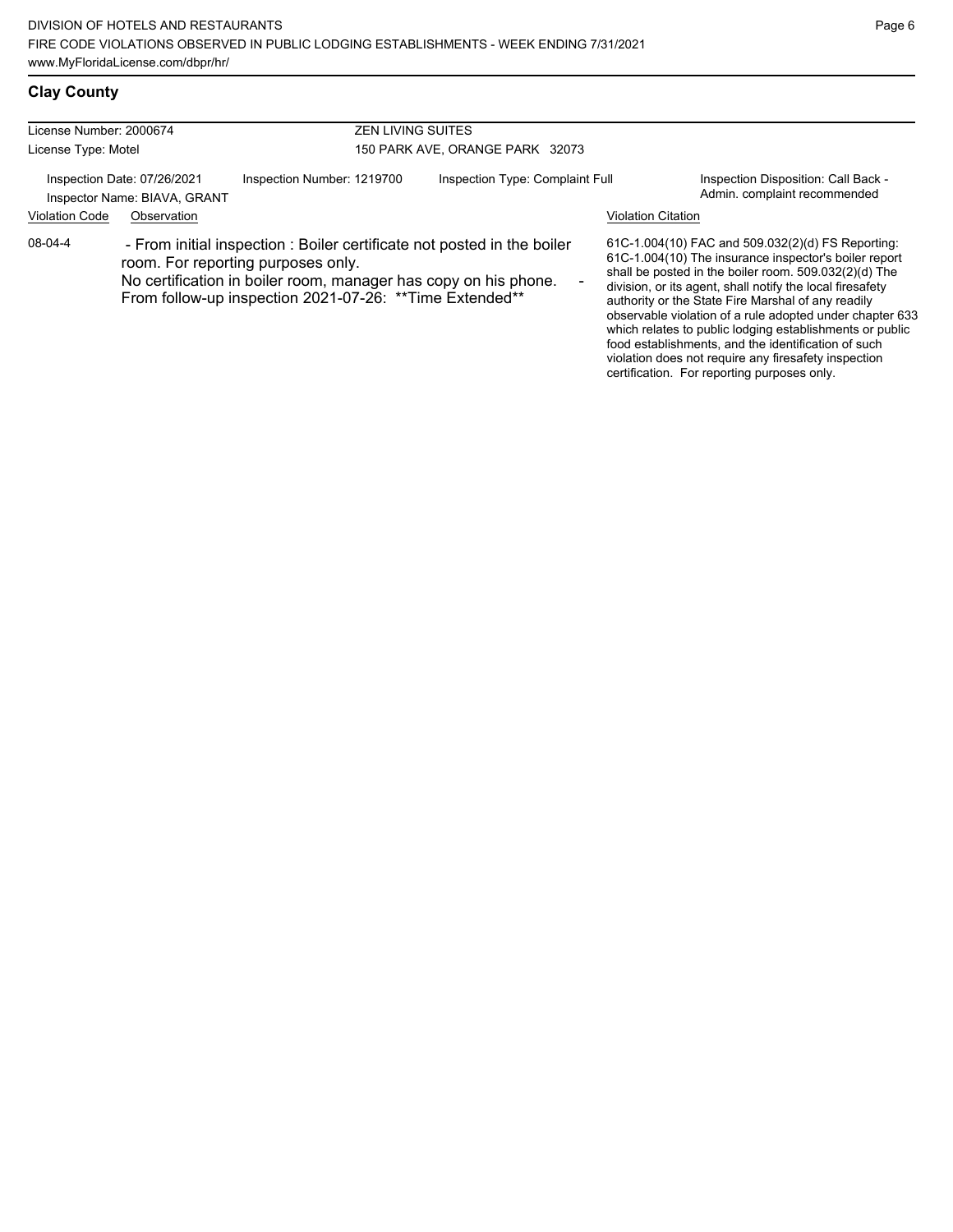| <b>Dade County</b>                                 |                                                                               |                                                                 |                     |                                                                                                                                            |                           |                                                                                                                                                                                                                                                                                                                                                                                                                                                                                                                                                                                                                                                                                                  |
|----------------------------------------------------|-------------------------------------------------------------------------------|-----------------------------------------------------------------|---------------------|--------------------------------------------------------------------------------------------------------------------------------------------|---------------------------|--------------------------------------------------------------------------------------------------------------------------------------------------------------------------------------------------------------------------------------------------------------------------------------------------------------------------------------------------------------------------------------------------------------------------------------------------------------------------------------------------------------------------------------------------------------------------------------------------------------------------------------------------------------------------------------------------|
| License Number: 2313279<br>License Type: Apartment |                                                                               |                                                                 | <b>DANATAP APTS</b> | 1952 NW 22 CT, MIAMI 331251352                                                                                                             |                           |                                                                                                                                                                                                                                                                                                                                                                                                                                                                                                                                                                                                                                                                                                  |
|                                                    | Inspection Date: 07/27/2021<br>Inspector Name: UNZAGA, MILADYS                | Inspection Number: 1518122                                      |                     | Inspection Type: Routine - Lodging                                                                                                         |                           | Inspection Disposition: Inspection<br>Completed - No Further Action                                                                                                                                                                                                                                                                                                                                                                                                                                                                                                                                                                                                                              |
| <b>Violation Code</b>                              | Observation                                                                   |                                                                 |                     |                                                                                                                                            | <b>Violation Citation</b> |                                                                                                                                                                                                                                                                                                                                                                                                                                                                                                                                                                                                                                                                                                  |
| $01 - 06 - 4$                                      | building 1920.                                                                | to the fire extinguisher. For reporting purposes only. Observed |                     | Portable fire extinguisher locked in a box with no means of access<br>missing breaking device on fire extinguisher located next to unit 2, | purposes only.            | 509.032(2)(d) FS Reporting: (d) The division, or its<br>agent, shall notify the local firesafety authority or the<br>State Fire Marshal of any readily observable violation of<br>a rule adopted under chapter 633 which relates to public<br>lodging establishments or public food establishments,<br>and the identification of such violation does not require<br>any firesafety inspection certification. For reporting                                                                                                                                                                                                                                                                       |
| License Number: 2329191                            |                                                                               |                                                                 | W MIAMI HOTEL       |                                                                                                                                            |                           |                                                                                                                                                                                                                                                                                                                                                                                                                                                                                                                                                                                                                                                                                                  |
| License Type: Hotel                                |                                                                               |                                                                 |                     | 485 BRICKELL AVE, MIAMI 33131                                                                                                              |                           |                                                                                                                                                                                                                                                                                                                                                                                                                                                                                                                                                                                                                                                                                                  |
| <b>Violation Code</b>                              | Inspection Date: 07/30/2021<br>Inspector Name: HENLEY, LATONYA<br>Observation | Inspection Number: 1160782                                      |                     | Inspection Type: Routine - Lodging                                                                                                         | <b>Violation Citation</b> | Inspection Disposition: Inspection<br>Completed - No Further Action                                                                                                                                                                                                                                                                                                                                                                                                                                                                                                                                                                                                                              |
| 08-01-4                                            |                                                                               | 123107 Expired on 07/06/2018                                    |                     | Boiler certificate or insurance inspector's boiler report expired. For<br>reporting purposes only. FL 123105, Expired on 07/06/2018; FI    |                           | 61C-1.004(10) FAC and 509.032(2)(d) FS Reporting:<br>61C-1.004(10) The insurance inspector's boiler report is<br>required annually for power boilers and high<br>pressure/high temperature boilers and biannually for low<br>pressure steam or vapor heating boilers. 509.032(2)(d)<br>The division, or its agent, shall notify the local firesafety<br>authority or the State Fire Marshal of any readily<br>observable violation of a rule adopted under chapter 633<br>which relates to public lodging establishments or public<br>food establishments, and the identification of such<br>violation does not require any firesafety inspection<br>certification. For reporting purposes only. |
| License Number: 2307318<br>License Type: Apartment |                                                                               |                                                                 |                     | RALGO 1 APARTMENTS<br>534 SW 13 AVE, MIAMI 33135                                                                                           |                           |                                                                                                                                                                                                                                                                                                                                                                                                                                                                                                                                                                                                                                                                                                  |
|                                                    | Inspection Date: 07/29/2021<br>Inspector Name: GARCIA, B OSCAR                | Inspection Number: 1519907                                      |                     | Inspection Type: Routine - Lodging                                                                                                         |                           | Inspection Disposition: Inspection<br>Completed - No Further Action                                                                                                                                                                                                                                                                                                                                                                                                                                                                                                                                                                                                                              |
| <b>Violation Code</b>                              | Observation                                                                   |                                                                 |                     |                                                                                                                                            | <b>Violation Citation</b> |                                                                                                                                                                                                                                                                                                                                                                                                                                                                                                                                                                                                                                                                                                  |
| $01 - 06 - 4$                                      |                                                                               | to the fire extinguisher. For reporting purposes only.          |                     | Portable fire extinguisher locked in a box with no means of access                                                                         | purposes only.            | 509.032(2)(d) FS Reporting: (d) The division, or its<br>agent, shall notify the local firesafety authority or the<br>State Fire Marshal of any readily observable violation of<br>a rule adopted under chapter 633 which relates to public<br>lodging establishments or public food establishments,<br>and the identification of such violation does not require<br>any firesafety inspection certification. For reporting                                                                                                                                                                                                                                                                       |
| License Number: 2304079                            |                                                                               |                                                                 | <b>CIMA APTS</b>    |                                                                                                                                            |                           |                                                                                                                                                                                                                                                                                                                                                                                                                                                                                                                                                                                                                                                                                                  |
| License Type: Apartment                            |                                                                               |                                                                 |                     | 1950 SW 2 ST, MIAMI 331351733                                                                                                              |                           |                                                                                                                                                                                                                                                                                                                                                                                                                                                                                                                                                                                                                                                                                                  |
|                                                    | Inspection Date: 07/26/2021<br>Inspector Name: GARCIA, B OSCAR                | Inspection Number: 1515724                                      |                     | Inspection Type: Routine - Lodging                                                                                                         |                           | Inspection Disposition: Inspection<br>Completed - No Further Action                                                                                                                                                                                                                                                                                                                                                                                                                                                                                                                                                                                                                              |
| <b>Violation Code</b>                              | Observation                                                                   |                                                                 |                     |                                                                                                                                            | <b>Violation Citation</b> |                                                                                                                                                                                                                                                                                                                                                                                                                                                                                                                                                                                                                                                                                                  |
| 06-01-4                                            |                                                                               | only. (Furniture second floor) **Repeat Violation**             |                     | Path to door marked as an exit is blocked. For reporting purposes                                                                          | purposes only.            | 509.032(2)(d) FS Reporting: The division, or its agent,<br>shall notify the local firesafety authority or the State Fire<br>Marshal of any readily observable violation of a rule<br>adopted under chapter 633 which relates to public<br>lodging establishments or public food establishments,<br>and the identification of such violation does not require<br>any firesafety inspection certification. For reporting                                                                                                                                                                                                                                                                           |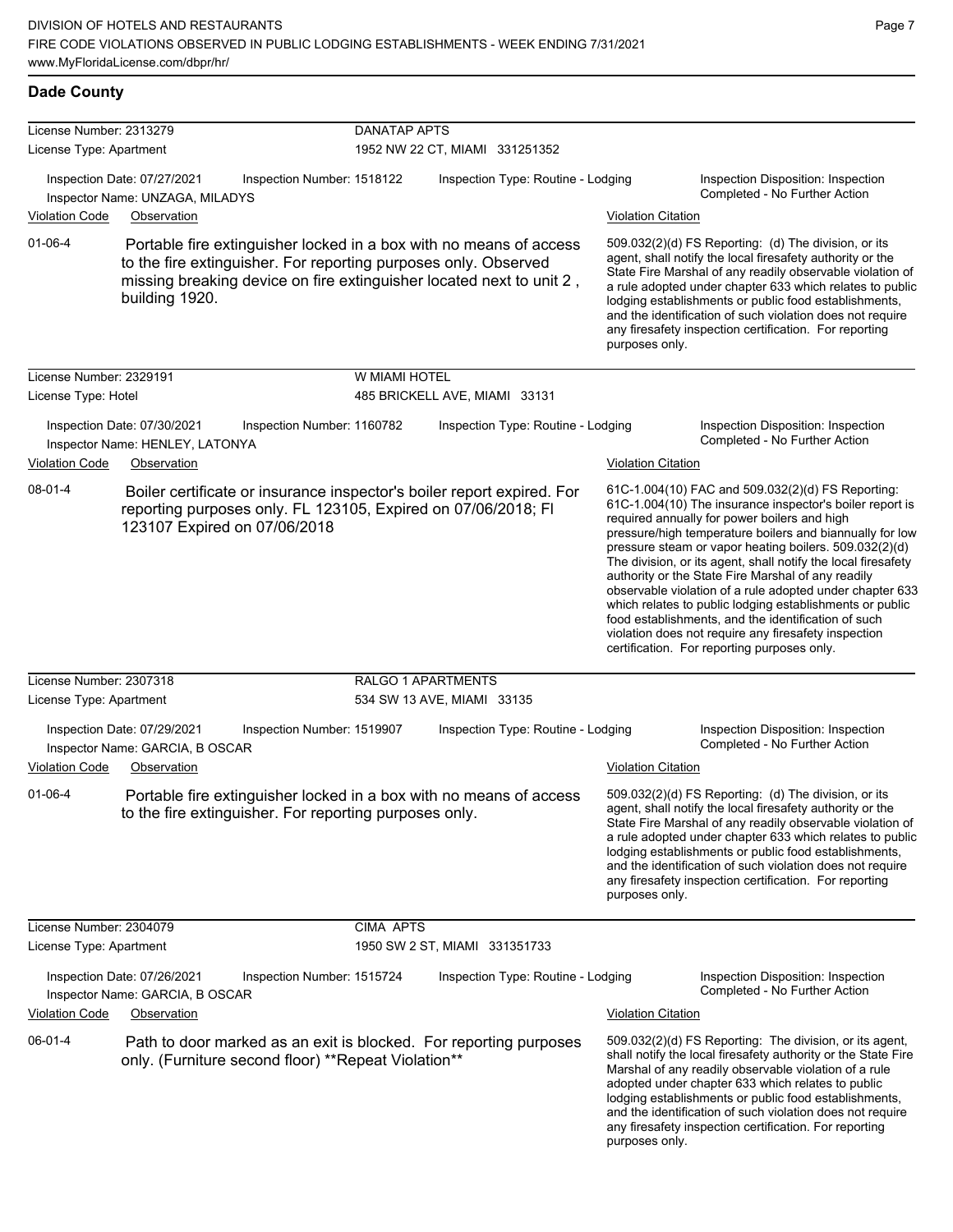## **Dade County**

| License Number: 2307527 |                                                                                 |                                                                                                          | 800 PENNSYLVANIA AVE LLC |                                                                                   |                           |                                                                                                                                                                                                                                                                                                                                                                                                                            |  |  |
|-------------------------|---------------------------------------------------------------------------------|----------------------------------------------------------------------------------------------------------|--------------------------|-----------------------------------------------------------------------------------|---------------------------|----------------------------------------------------------------------------------------------------------------------------------------------------------------------------------------------------------------------------------------------------------------------------------------------------------------------------------------------------------------------------------------------------------------------------|--|--|
| License Type: Apartment |                                                                                 |                                                                                                          |                          | 800 PENNSYLVANIA AVE, MIAMI BEACH 33139                                           |                           |                                                                                                                                                                                                                                                                                                                                                                                                                            |  |  |
|                         | Inspection Date: 07/27/2021<br>Inspector Name: WILLIAMS, ALFREDA                | Inspection Number: 1524866                                                                               |                          | Inspection Type: Routine - Lodging                                                |                           | Inspection Disposition: Inspection<br>Completed - No Further Action                                                                                                                                                                                                                                                                                                                                                        |  |  |
| <b>Violation Code</b>   | Observation                                                                     |                                                                                                          |                          |                                                                                   | <b>Violation Citation</b> |                                                                                                                                                                                                                                                                                                                                                                                                                            |  |  |
| $01 - 06 - 4$           | On second floor.                                                                | to the fire extinguisher. For reporting purposes only.                                                   |                          | Portable fire extinguisher locked in a box with no means of access                | purposes only.            | 509.032(2)(d) FS Reporting: (d) The division, or its<br>agent, shall notify the local firesafety authority or the<br>State Fire Marshal of any readily observable violation of<br>a rule adopted under chapter 633 which relates to public<br>lodging establishments or public food establishments,<br>and the identification of such violation does not require<br>any firesafety inspection certification. For reporting |  |  |
| License Number: 2327652 |                                                                                 |                                                                                                          | <b>GOTHAM PLAZA</b>      |                                                                                   |                           |                                                                                                                                                                                                                                                                                                                                                                                                                            |  |  |
| License Type: Apartment |                                                                                 |                                                                                                          |                          | 735 EUCLID AVE, MIAMI BEACH 33139                                                 |                           |                                                                                                                                                                                                                                                                                                                                                                                                                            |  |  |
| <b>Violation Code</b>   | Inspection Date: 07/26/2021<br>Inspector Name: WILLIAMS, ALFREDA<br>Observation | Inspection Number: 1527575                                                                               |                          | Inspection Type: Routine - Lodging                                                | <b>Violation Citation</b> | Inspection Disposition: Inspection<br>Completed - No Further Action                                                                                                                                                                                                                                                                                                                                                        |  |  |
| $01-02-4$               |                                                                                 | is in need of recharge. For reporting purposes only.<br>Located near apartment 14 and near apartment 7.  |                          | Portable fire extinguisher pressure gauge indicates the extinguisher              | purposes only.            | 509.032(2)(d) FS Reporting: (d) The division, or its<br>agent, shall notify the local firesafety authority or the<br>State Fire Marshal of any readily observable violation of<br>a rule adopted under chapter 633 which relates to public<br>lodging establishments or public food establishments,<br>and the identification of such violation does not require<br>any firesafety inspection certification. For reporting |  |  |
| License Number: 2328230 |                                                                                 |                                                                                                          | ROYAL HOTEL              |                                                                                   |                           |                                                                                                                                                                                                                                                                                                                                                                                                                            |  |  |
| License Type: Hotel     |                                                                                 |                                                                                                          |                          | 763 PENNSYLVANIA AVE, MIAMI BEACH 33139                                           |                           |                                                                                                                                                                                                                                                                                                                                                                                                                            |  |  |
|                         | Inspection Date: 07/27/2021<br>Inspector Name: WILLIAMS, ALFREDA                | Inspection Number: 1159621                                                                               |                          | Inspection Type: Routine - Lodging                                                |                           | Inspection Disposition: Inspection<br>Completed - No Further Action                                                                                                                                                                                                                                                                                                                                                        |  |  |
| <b>Violation Code</b>   | Observation                                                                     |                                                                                                          |                          |                                                                                   | <b>Violation Citation</b> |                                                                                                                                                                                                                                                                                                                                                                                                                            |  |  |
| $04 - 01 - 4$           | reporting purposes only.                                                        |                                                                                                          |                          | Trouble/alarm light illuminated on the fire alarm control panel. For              | purposes only.            | 509.032(2)(d) FS Reporting: The division, or its agent,<br>shall notify the local firesafety authority or the State Fire<br>Marshal of any readily observable violation of a rule<br>adopted under chapter 633 which relates to public<br>lodging establishments or public food establishments,<br>and the identification of such violation does not require<br>any firesafety inspection certification. For reporting     |  |  |
| License Number: 2329337 |                                                                                 |                                                                                                          | THE ABBEY HOTEL          |                                                                                   |                           |                                                                                                                                                                                                                                                                                                                                                                                                                            |  |  |
| License Type: Hotel     |                                                                                 |                                                                                                          |                          | 300 21 ST, MIAMI BEACH 33139                                                      |                           |                                                                                                                                                                                                                                                                                                                                                                                                                            |  |  |
|                         | Inspection Date: 07/26/2021<br>Inspector Name: HODGE, KRISTEN                   | Inspection Number: 1159244                                                                               |                          | Inspection Type: Lodging-Licensing<br>Inspection                                  |                           | Inspection Disposition: Call Back -<br>Complied                                                                                                                                                                                                                                                                                                                                                                            |  |  |
| Violation Code          | Observation                                                                     |                                                                                                          |                          |                                                                                   | <b>Violation Citation</b> |                                                                                                                                                                                                                                                                                                                                                                                                                            |  |  |
| $04 - 01 - 4$           |                                                                                 | alarm control panel. For reporting purposes only.<br>follow-up inspection 2021-07-26: ** Time Extended** |                          | - From initial inspection : Trouble/alarm light illuminated on the fire<br>- From | purposes only.            | 509.032(2)(d) FS Reporting: The division, or its agent,<br>shall notify the local firesafety authority or the State Fire<br>Marshal of any readily observable violation of a rule<br>adopted under chapter 633 which relates to public<br>lodging establishments or public food establishments,<br>and the identification of such violation does not require<br>any firesafety inspection certification. For reporting     |  |  |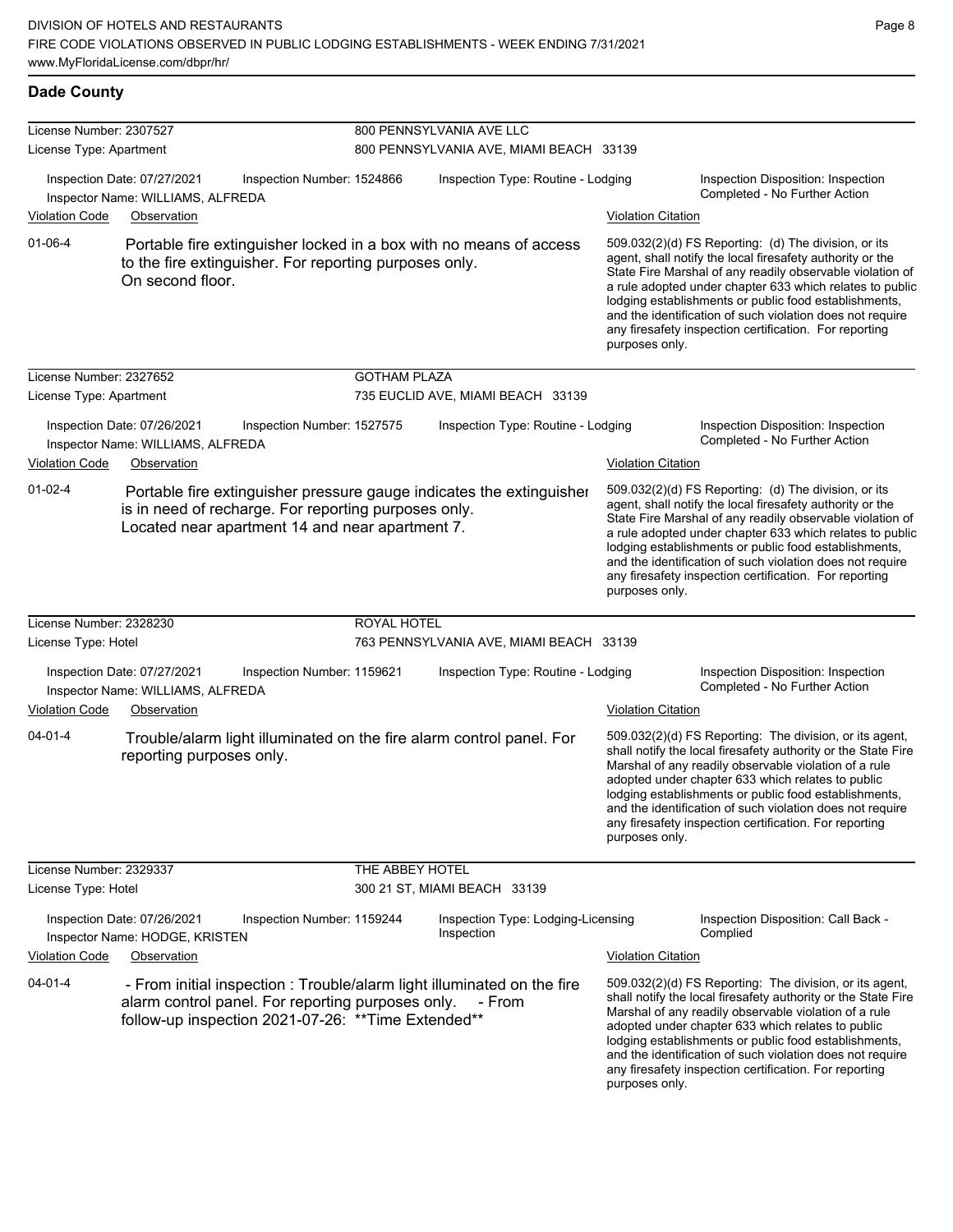## **Dade County**

| License Number: 2309047                                                                                                                                                                  |                                                                                 |                                                        | <b>TOBA APTS</b>        |                                                                                                                                            |                                                                                                                                                                                                                                                                                                                                                                                                                        |                                                                                                                                                                                                                                                                                                                                                                                                                                                                                                                                                                                                                                                                                                  |  |  |
|------------------------------------------------------------------------------------------------------------------------------------------------------------------------------------------|---------------------------------------------------------------------------------|--------------------------------------------------------|-------------------------|--------------------------------------------------------------------------------------------------------------------------------------------|------------------------------------------------------------------------------------------------------------------------------------------------------------------------------------------------------------------------------------------------------------------------------------------------------------------------------------------------------------------------------------------------------------------------|--------------------------------------------------------------------------------------------------------------------------------------------------------------------------------------------------------------------------------------------------------------------------------------------------------------------------------------------------------------------------------------------------------------------------------------------------------------------------------------------------------------------------------------------------------------------------------------------------------------------------------------------------------------------------------------------------|--|--|
| License Type: Apartment                                                                                                                                                                  |                                                                                 |                                                        |                         | 1023 PENNSYLVANIA AVE, MIAMI BEACH 331394933                                                                                               |                                                                                                                                                                                                                                                                                                                                                                                                                        |                                                                                                                                                                                                                                                                                                                                                                                                                                                                                                                                                                                                                                                                                                  |  |  |
|                                                                                                                                                                                          | Inspection Date: 07/27/2021<br>Inspector Name: WILLIAMS, ALFREDA                | Inspection Number: 1522751                             |                         | Inspection Type: Routine - Lodging                                                                                                         |                                                                                                                                                                                                                                                                                                                                                                                                                        | Inspection Disposition: Inspection<br>Completed - No Further Action                                                                                                                                                                                                                                                                                                                                                                                                                                                                                                                                                                                                                              |  |  |
| <b>Violation Code</b>                                                                                                                                                                    | Observation                                                                     |                                                        |                         |                                                                                                                                            | <b>Violation Citation</b>                                                                                                                                                                                                                                                                                                                                                                                              |                                                                                                                                                                                                                                                                                                                                                                                                                                                                                                                                                                                                                                                                                                  |  |  |
| $01 - 06 - 4$                                                                                                                                                                            | On 1st floor                                                                    | to the fire extinguisher. For reporting purposes only. |                         | Portable fire extinguisher locked in a box with no means of access                                                                         | purposes only.                                                                                                                                                                                                                                                                                                                                                                                                         | 509.032(2)(d) FS Reporting: (d) The division, or its<br>agent, shall notify the local firesafety authority or the<br>State Fire Marshal of any readily observable violation of<br>a rule adopted under chapter 633 which relates to public<br>lodging establishments or public food establishments,<br>and the identification of such violation does not require<br>any firesafety inspection certification. For reporting                                                                                                                                                                                                                                                                       |  |  |
| License Number: 2301381                                                                                                                                                                  |                                                                                 |                                                        | <b>GAYLE APARTMENTS</b> |                                                                                                                                            |                                                                                                                                                                                                                                                                                                                                                                                                                        |                                                                                                                                                                                                                                                                                                                                                                                                                                                                                                                                                                                                                                                                                                  |  |  |
| License Type: Apartment                                                                                                                                                                  |                                                                                 |                                                        |                         | 720 JEFFERSON AVE, MIAMI BEACH 331398547                                                                                                   |                                                                                                                                                                                                                                                                                                                                                                                                                        |                                                                                                                                                                                                                                                                                                                                                                                                                                                                                                                                                                                                                                                                                                  |  |  |
| <b>Violation Code</b>                                                                                                                                                                    | Inspection Date: 07/29/2021<br>Inspector Name: WILLIAMS, ALFREDA<br>Observation | Inspection Number: 1525090                             |                         | Inspection Type: Routine - Lodging                                                                                                         | <b>Violation Citation</b>                                                                                                                                                                                                                                                                                                                                                                                              | Inspection Disposition: Inspection<br>Completed - No Further Action                                                                                                                                                                                                                                                                                                                                                                                                                                                                                                                                                                                                                              |  |  |
| $01 - 06 - 4$                                                                                                                                                                            |                                                                                 | to the fire extinguisher. For reporting purposes only. |                         | Portable fire extinguisher locked in a box with no means of access                                                                         | purposes only.                                                                                                                                                                                                                                                                                                                                                                                                         | 509.032(2)(d) FS Reporting: (d) The division, or its<br>agent, shall notify the local firesafety authority or the<br>State Fire Marshal of any readily observable violation of<br>a rule adopted under chapter 633 which relates to public<br>lodging establishments or public food establishments,<br>and the identification of such violation does not require<br>any firesafety inspection certification. For reporting                                                                                                                                                                                                                                                                       |  |  |
| License Number: 2300796                                                                                                                                                                  |                                                                                 |                                                        | <b>SEACOAST SUITE</b>   |                                                                                                                                            |                                                                                                                                                                                                                                                                                                                                                                                                                        |                                                                                                                                                                                                                                                                                                                                                                                                                                                                                                                                                                                                                                                                                                  |  |  |
| License Type: Apartment                                                                                                                                                                  |                                                                                 |                                                        |                         | 5101 COLLINS AVE, MIAMI BEACH 33140                                                                                                        |                                                                                                                                                                                                                                                                                                                                                                                                                        |                                                                                                                                                                                                                                                                                                                                                                                                                                                                                                                                                                                                                                                                                                  |  |  |
|                                                                                                                                                                                          | Inspection Date: 07/28/2021<br>Inspector Name: UNZAGA, MILADYS                  | Inspection Number: 1528965                             |                         | Inspection Type: Routine - Lodging                                                                                                         |                                                                                                                                                                                                                                                                                                                                                                                                                        | Inspection Disposition: Warning<br>Issued                                                                                                                                                                                                                                                                                                                                                                                                                                                                                                                                                                                                                                                        |  |  |
| <b>Violation Code</b>                                                                                                                                                                    | Observation                                                                     |                                                        |                         |                                                                                                                                            | <b>Violation Citation</b>                                                                                                                                                                                                                                                                                                                                                                                              |                                                                                                                                                                                                                                                                                                                                                                                                                                                                                                                                                                                                                                                                                                  |  |  |
| $08 - 01 - 4$                                                                                                                                                                            | 4/8/2021.                                                                       |                                                        |                         | Boiler certificate or insurance inspector's boiler report expired. For<br>reporting purposes only. Observed boiler certificates expired on |                                                                                                                                                                                                                                                                                                                                                                                                                        | 61C-1.004(10) FAC and 509.032(2)(d) FS Reporting:<br>61C-1.004(10) The insurance inspector's boiler report is<br>required annually for power boilers and high<br>pressure/high temperature boilers and biannually for low<br>pressure steam or vapor heating boilers. 509.032(2)(d)<br>The division, or its agent, shall notify the local firesafety<br>authority or the State Fire Marshal of any readily<br>observable violation of a rule adopted under chapter 633<br>which relates to public lodging establishments or public<br>food establishments, and the identification of such<br>violation does not require any firesafety inspection<br>certification. For reporting purposes only. |  |  |
| License Number: 2306125                                                                                                                                                                  |                                                                                 |                                                        | 1150 APARTMENTS, LLC    |                                                                                                                                            |                                                                                                                                                                                                                                                                                                                                                                                                                        |                                                                                                                                                                                                                                                                                                                                                                                                                                                                                                                                                                                                                                                                                                  |  |  |
| License Type: Apartment                                                                                                                                                                  |                                                                                 |                                                        |                         | 1150 71ST STREET, MIAMI BEACH 33141                                                                                                        |                                                                                                                                                                                                                                                                                                                                                                                                                        |                                                                                                                                                                                                                                                                                                                                                                                                                                                                                                                                                                                                                                                                                                  |  |  |
|                                                                                                                                                                                          | Inspection Date: 07/26/2021<br>Inspector Name: PRIETO, VICENTE                  | Inspection Number: 1517691                             |                         | Inspection Type: Routine - Lodging                                                                                                         |                                                                                                                                                                                                                                                                                                                                                                                                                        | Inspection Disposition: Inspection<br>Completed - No Further Action                                                                                                                                                                                                                                                                                                                                                                                                                                                                                                                                                                                                                              |  |  |
| <b>Violation Code</b>                                                                                                                                                                    | Observation                                                                     |                                                        |                         |                                                                                                                                            | <b>Violation Citation</b>                                                                                                                                                                                                                                                                                                                                                                                              |                                                                                                                                                                                                                                                                                                                                                                                                                                                                                                                                                                                                                                                                                                  |  |  |
| 04-07-4<br>Trouble/alarm light illuminated on the smoke detector panel<br>connected to the fire alarm system. For reporting purposes only.<br>Observed sounding audible alarm in unit 5. |                                                                                 |                                                        |                         | purposes only.                                                                                                                             | 509.032(2)(d) FS Reporting: The division, or its agent,<br>shall notify the local firesafety authority or the State Fire<br>Marshal of any readily observable violation of a rule<br>adopted under chapter 633 which relates to public<br>lodging establishments or public food establishments,<br>and the identification of such violation does not require<br>any firesafety inspection certification. For reporting |                                                                                                                                                                                                                                                                                                                                                                                                                                                                                                                                                                                                                                                                                                  |  |  |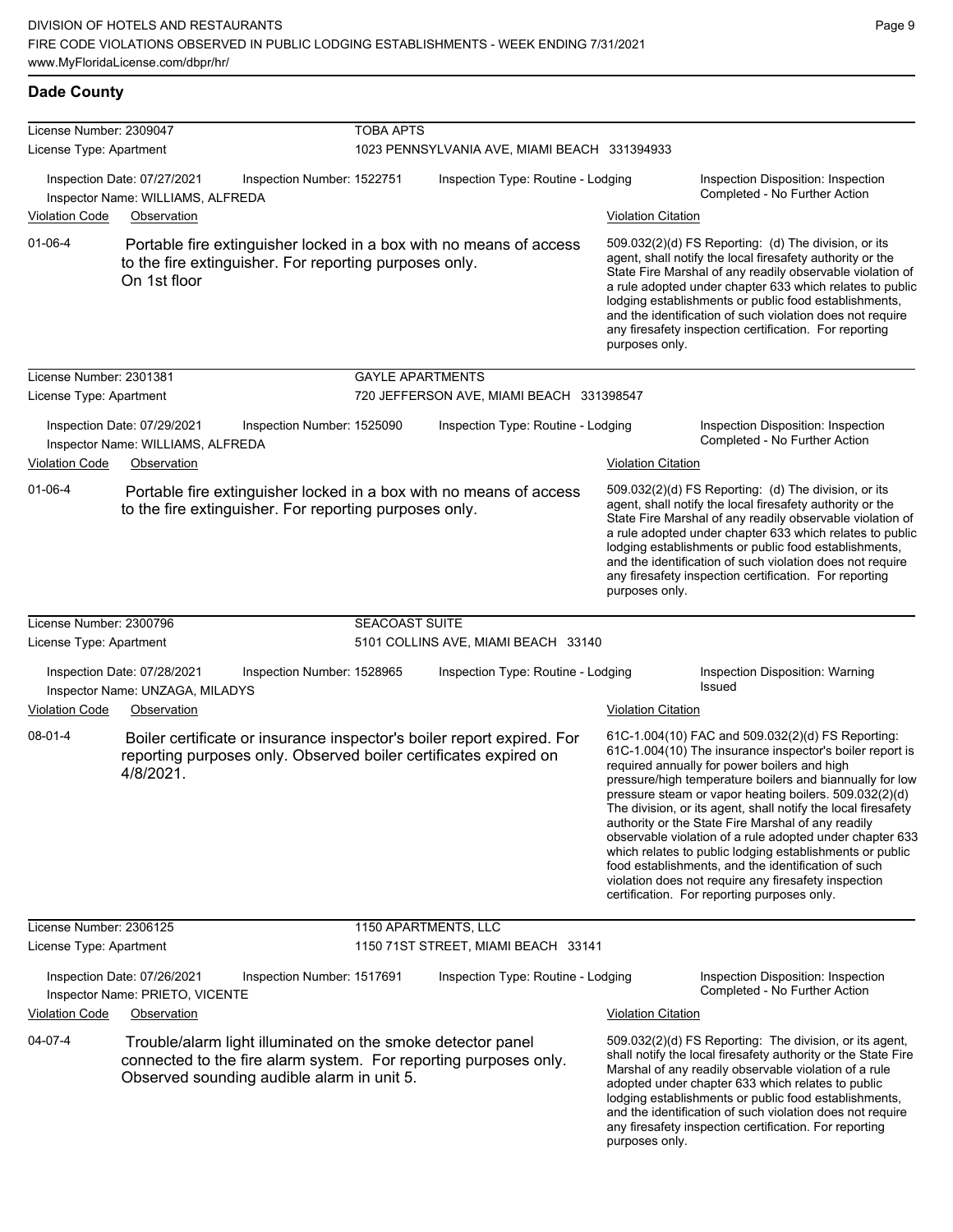**Dade County**

| License Number: 2310421                                     |                                                                 |                            | <b>IGAL MIAMI LLC</b> |                                                                                                                                            |                           |                                                                                                                                                                                                                                                                                                                                                                                                                            |
|-------------------------------------------------------------|-----------------------------------------------------------------|----------------------------|-----------------------|--------------------------------------------------------------------------------------------------------------------------------------------|---------------------------|----------------------------------------------------------------------------------------------------------------------------------------------------------------------------------------------------------------------------------------------------------------------------------------------------------------------------------------------------------------------------------------------------------------------------|
| License Type: Apartment                                     |                                                                 |                            |                       | 2285 NE 172 ST, NORTH MIAMI BEACH 33160                                                                                                    |                           |                                                                                                                                                                                                                                                                                                                                                                                                                            |
| Inspection Date: 07/28/2021<br>Inspector Name: TAYLOR, JOHN |                                                                 | Inspection Number: 1516954 |                       | Inspection Type: Routine - Lodging                                                                                                         |                           | Inspection Disposition: Inspection<br>Completed - No Further Action                                                                                                                                                                                                                                                                                                                                                        |
| <b>Violation Code</b>                                       | Observation                                                     |                            |                       |                                                                                                                                            | <b>Violation Citation</b> |                                                                                                                                                                                                                                                                                                                                                                                                                            |
| 04-01-4                                                     | reporting purposes only.                                        |                            |                       | Trouble/alarm light illuminated on the fire alarm control panel. For                                                                       | purposes only.            | 509.032(2)(d) FS Reporting: The division, or its agent,<br>shall notify the local firesafety authority or the State Fire<br>Marshal of any readily observable violation of a rule<br>adopted under chapter 633 which relates to public<br>lodging establishments or public food establishments,<br>and the identification of such violation does not require<br>any firesafety inspection certification. For reporting     |
| License Number: 2329451                                     |                                                                 |                            |                       | RAMADA PLAZA MARCO POLO BEACH RESORT                                                                                                       |                           |                                                                                                                                                                                                                                                                                                                                                                                                                            |
| License Type: Hotel                                         |                                                                 |                            |                       | 19201 COLLINS AVENUE, SUNNY ISLES BEACH 33160                                                                                              |                           |                                                                                                                                                                                                                                                                                                                                                                                                                            |
|                                                             | Inspection Date: 07/27/2021<br>Inspector Name: TAYLOR, JOHN     | Inspection Number: 1161821 |                       | Inspection Type: Complaint Full                                                                                                            |                           | Inspection Disposition: Warning<br><b>Issued</b>                                                                                                                                                                                                                                                                                                                                                                           |
| <b>Violation Code</b>                                       | Observation                                                     |                            |                       |                                                                                                                                            | <b>Violation Citation</b> |                                                                                                                                                                                                                                                                                                                                                                                                                            |
| 03-05-4                                                     | purposes only.                                                  |                            |                       | Fire sprinkler head rusted. Located in room 409. For reporting                                                                             | purposes only.            | 509.032(2)(d) FS Reporting: (d) The division, or its<br>agent, shall notify the local firesafety authority or the<br>State Fire Marshal of any readily observable violation of<br>a rule adopted under chapter 633 which relates to public<br>lodging establishments or public food establishments,<br>and the identification of such violation does not require<br>any firesafety inspection certification. For reporting |
| License Number: 2301455                                     |                                                                 |                            |                       | DAYS INN MIAMI AIRPORT NORTH                                                                                                               |                           |                                                                                                                                                                                                                                                                                                                                                                                                                            |
| License Type: Motel                                         |                                                                 |                            |                       | 4767 NW 36 ST, MIAMI SPRINGS 33166                                                                                                         |                           |                                                                                                                                                                                                                                                                                                                                                                                                                            |
|                                                             | Inspection Date: 07/26/2021<br>Inspector Name: GONZALEZ, ERIK   | Inspection Number: 1219857 |                       | Inspection Type: Complaint Full                                                                                                            |                           | Inspection Disposition: Inspection<br>Completed - No Further Action                                                                                                                                                                                                                                                                                                                                                        |
| <b>Violation Code</b>                                       | Observation                                                     |                            |                       |                                                                                                                                            | <b>Violation Citation</b> |                                                                                                                                                                                                                                                                                                                                                                                                                            |
| 01-01-4                                                     | located by room 415.                                            |                            |                       | Portable fire extinguisher pressure gauge indicates the extinguisher<br>is overcharged. For reporting purposes only. Observed extinguisher | purposes only.            | 509.032(2)(d) FS Reporting: (d) The division, or its<br>agent, shall notify the local firesafety authority or the<br>State Fire Marshal of any readily observable violation of<br>a rule adopted under chapter 633 which relates to public<br>lodging establishments or public food establishments,<br>and the identification of such violation does not require<br>any firesafety inspection certification. For reporting |
| License Number: 2313311                                     |                                                                 |                            |                       | PORTOFINO AT BISCAYNE                                                                                                                      |                           |                                                                                                                                                                                                                                                                                                                                                                                                                            |
| License Type: Apartment                                     |                                                                 |                            |                       | 14000 BISCAYNE BLVD, NORTH MIAMI 33181                                                                                                     |                           |                                                                                                                                                                                                                                                                                                                                                                                                                            |
|                                                             | Inspection Date: 07/26/2021<br>Inspector Name: SUAREZ, LEOPOLDO | Inspection Number: 1532447 |                       | Inspection Type: Complaint Full                                                                                                            |                           | Inspection Disposition: Warning<br><b>Issued</b>                                                                                                                                                                                                                                                                                                                                                                           |
| Violation Code                                              | Observation                                                     |                            |                       |                                                                                                                                            | <b>Violation Citation</b> |                                                                                                                                                                                                                                                                                                                                                                                                                            |
| 04-01-4                                                     | reporting purposes only. Buildings 1420, 14040, 1430.           |                            |                       | Trouble/alarm light illuminated on the fire alarm control panel. For                                                                       | purposes only.            | 509.032(2)(d) FS Reporting: The division, or its agent,<br>shall notify the local firesafety authority or the State Fire<br>Marshal of any readily observable violation of a rule<br>adopted under chapter 633 which relates to public<br>lodging establishments or public food establishments,<br>and the identification of such violation does not require<br>any firesafety inspection certification. For reporting     |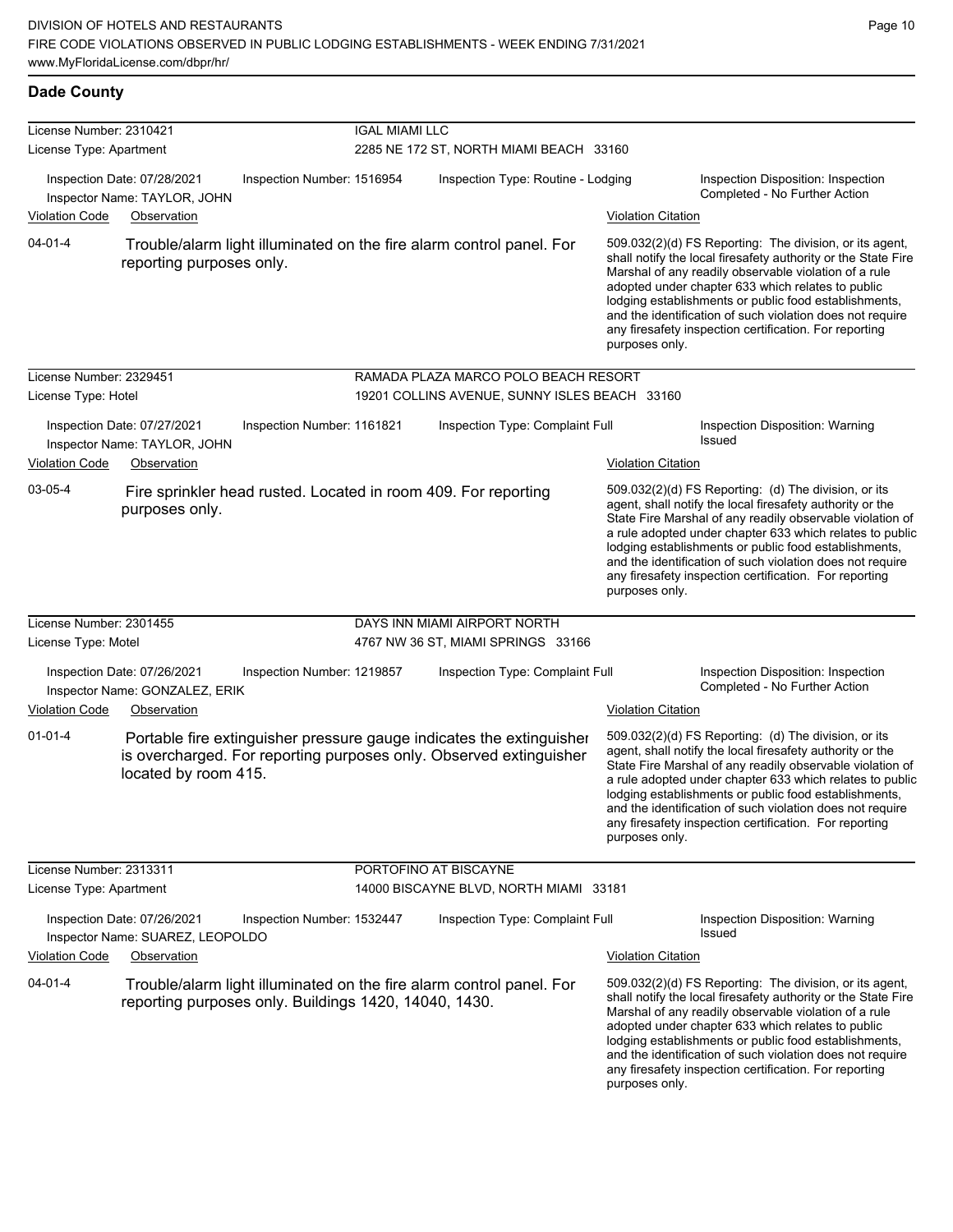## **Duval County**

| License Number: 2612657                                        |                                                               |                                                                                                                                                                                         | <b>JACKSONVILLE SPRINGHILL SUITES</b>        |                           |                                                                                                                                                                                                                                                                                                                                                                                                                                                                                                                                                                                                                                                                                                  |  |
|----------------------------------------------------------------|---------------------------------------------------------------|-----------------------------------------------------------------------------------------------------------------------------------------------------------------------------------------|----------------------------------------------|---------------------------|--------------------------------------------------------------------------------------------------------------------------------------------------------------------------------------------------------------------------------------------------------------------------------------------------------------------------------------------------------------------------------------------------------------------------------------------------------------------------------------------------------------------------------------------------------------------------------------------------------------------------------------------------------------------------------------------------|--|
| License Type: Hotel                                            |                                                               |                                                                                                                                                                                         | 4385 SOUTHSIDE BLVD, JACKSONVILLE 32216      |                           |                                                                                                                                                                                                                                                                                                                                                                                                                                                                                                                                                                                                                                                                                                  |  |
| Inspection Date: 07/27/2021<br>Inspector Name: ARMSTRONG, RICO |                                                               | Inspection Number: 1160111                                                                                                                                                              | Inspection Type: Routine - Lodging           |                           | Inspection Disposition: Inspection<br>Completed - No Further Action                                                                                                                                                                                                                                                                                                                                                                                                                                                                                                                                                                                                                              |  |
| <b>Violation Code</b>                                          | Observation                                                   |                                                                                                                                                                                         |                                              | <b>Violation Citation</b> |                                                                                                                                                                                                                                                                                                                                                                                                                                                                                                                                                                                                                                                                                                  |  |
| $08 - 01 - 4$                                                  | reporting purposes only.<br>135005 6/06/21<br>135006 6/06/21  | Boiler certificate or insurance inspector's boiler report expired. For                                                                                                                  |                                              |                           | 61C-1.004(10) FAC and 509.032(2)(d) FS Reporting:<br>61C-1.004(10) The insurance inspector's boiler report is<br>required annually for power boilers and high<br>pressure/high temperature boilers and biannually for low<br>pressure steam or vapor heating boilers. 509.032(2)(d)<br>The division, or its agent, shall notify the local firesafety<br>authority or the State Fire Marshal of any readily<br>observable violation of a rule adopted under chapter 633<br>which relates to public lodging establishments or public<br>food establishments, and the identification of such<br>violation does not require any firesafety inspection<br>certification. For reporting purposes only. |  |
| License Number: 2612609                                        |                                                               | <b>INTOWN SUITES</b>                                                                                                                                                                    |                                              |                           |                                                                                                                                                                                                                                                                                                                                                                                                                                                                                                                                                                                                                                                                                                  |  |
| License Type: Hotel                                            |                                                               |                                                                                                                                                                                         | 3162 ST JOHNS BLUFF RD S, JACKSONVILLE 32246 |                           |                                                                                                                                                                                                                                                                                                                                                                                                                                                                                                                                                                                                                                                                                                  |  |
|                                                                | Inspection Date: 07/27/2021<br>Inspector Name: THOMAS, PHILIP | Inspection Number: 1161795                                                                                                                                                              | Inspection Type: Complaint Full              |                           | Inspection Disposition: Warning<br>Issued                                                                                                                                                                                                                                                                                                                                                                                                                                                                                                                                                                                                                                                        |  |
| <b>Violation Code</b>                                          | Observation                                                   |                                                                                                                                                                                         |                                              | <b>Violation Citation</b> |                                                                                                                                                                                                                                                                                                                                                                                                                                                                                                                                                                                                                                                                                                  |  |
| $01 - 01 - 4$                                                  | overcharge zone.                                              | Portable fire extinguisher pressure gauge indicates the extinguisher<br>is overcharged. For reporting purposes only.<br>FE on 3rd floor just outside elevator and maintenance closet in |                                              |                           | 509.032(2)(d) FS Reporting: (d) The division, or its<br>agent, shall notify the local firesafety authority or the<br>State Fire Marshal of any readily observable violation of<br>a rule adopted under chapter 633 which relates to public<br>lodging establishments or public food establishments,<br>and the identification of such violation does not require<br>any firesafety inspection certification. For reporting                                                                                                                                                                                                                                                                       |  |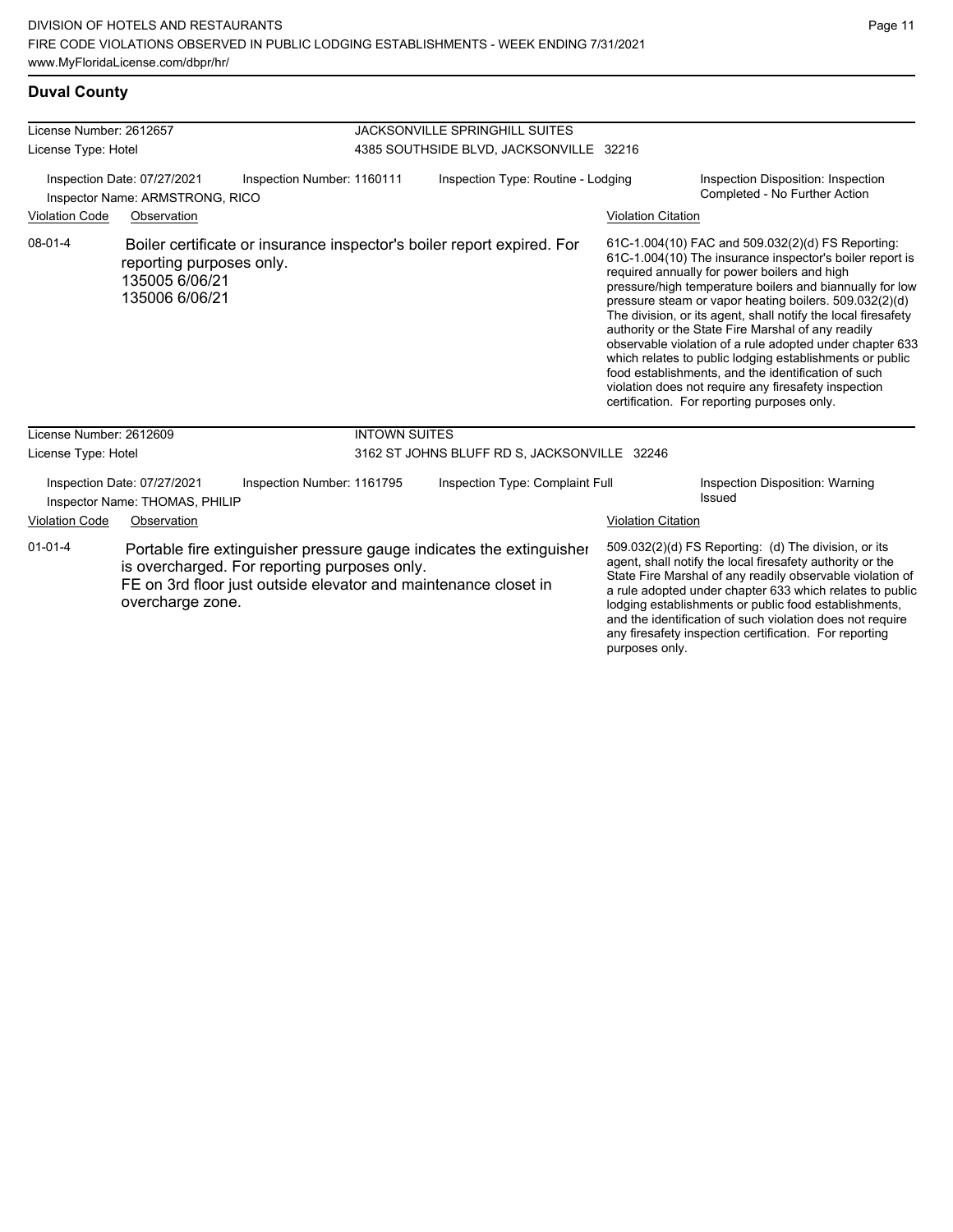any firesafety inspection certification. For reporting

purposes only.

# **Escambia County**

| License Number: 2705820 |                                                               |                                                         |                                     | SUBURBAN EXTENDED STAY PENSACOLA                                                                                                             |                           |                                                                                                                                                                                                                                                                                                                                                              |  |
|-------------------------|---------------------------------------------------------------|---------------------------------------------------------|-------------------------------------|----------------------------------------------------------------------------------------------------------------------------------------------|---------------------------|--------------------------------------------------------------------------------------------------------------------------------------------------------------------------------------------------------------------------------------------------------------------------------------------------------------------------------------------------------------|--|
| License Type: Hotel     |                                                               |                                                         | 3984 BARRANCAS AVE, PENSACOLA 32507 |                                                                                                                                              |                           |                                                                                                                                                                                                                                                                                                                                                              |  |
|                         | Inspection Date: 07/28/2021<br>Inspector Name: RUSSELL, SARAH | Inspection Number: 1161818                              |                                     | Inspection Type: Complaint Full                                                                                                              |                           | Inspection Disposition: Inspection<br>Completed - No Further Action                                                                                                                                                                                                                                                                                          |  |
| <b>Violation Code</b>   | Observation                                                   |                                                         |                                     |                                                                                                                                              | <b>Violation Citation</b> |                                                                                                                                                                                                                                                                                                                                                              |  |
| $04 - 01 - 4$           |                                                               | on fire watch per fire inspectors. **Repeat Violation** |                                     | Trouble/alarm light illuminated on the fire alarm control panel. For<br>reporting purposes only. Panel beeping stating fire. Hotel currently |                           | 509.032(2)(d) FS Reporting: The division, or its agent,<br>shall notify the local firesafety authority or the State Fire<br>Marshal of any readily observable violation of a rule<br>adopted under chapter 633 which relates to public<br>lodging establishments or public food establishments,<br>and the identification of such violation does not require |  |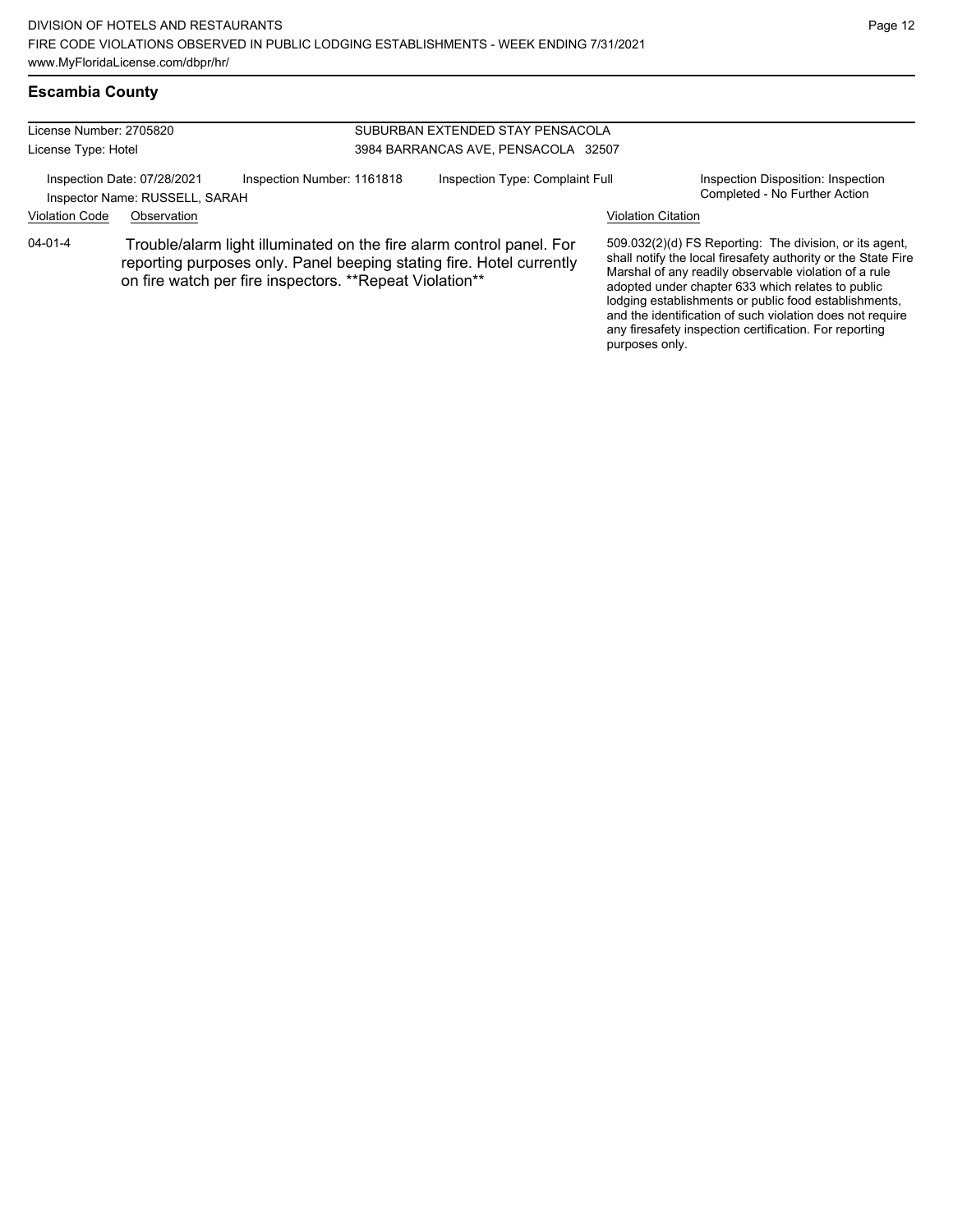## **Hillsborough County**

| License Number: 3913678                                                                                           |                            | HYATT PLACE / HYATT HOUSE TAMPA DOWNTOWN     |                           |                                                                                                                                                                                                                                                                                                                                                                                                                                                                                                                                                                                                                                                                                                                                                                                                                                                                     |  |  |
|-------------------------------------------------------------------------------------------------------------------|----------------------------|----------------------------------------------|---------------------------|---------------------------------------------------------------------------------------------------------------------------------------------------------------------------------------------------------------------------------------------------------------------------------------------------------------------------------------------------------------------------------------------------------------------------------------------------------------------------------------------------------------------------------------------------------------------------------------------------------------------------------------------------------------------------------------------------------------------------------------------------------------------------------------------------------------------------------------------------------------------|--|--|
| License Type: Hotel                                                                                               |                            | 325 N FLORIDA AVE, TAMPA 33602               |                           |                                                                                                                                                                                                                                                                                                                                                                                                                                                                                                                                                                                                                                                                                                                                                                                                                                                                     |  |  |
| Inspection Date: 07/26/2021<br>Inspector Name: COLEMAN, TONYA                                                     | Inspection Number: 1160921 | Inspection Type: Routine - Lodging           |                           | Inspection Disposition: Inspection<br>Completed - No Further Action                                                                                                                                                                                                                                                                                                                                                                                                                                                                                                                                                                                                                                                                                                                                                                                                 |  |  |
| Violation Code<br>Observation                                                                                     |                            |                                              | <b>Violation Citation</b> |                                                                                                                                                                                                                                                                                                                                                                                                                                                                                                                                                                                                                                                                                                                                                                                                                                                                     |  |  |
| $04 - 01 - 4$<br>Trouble/alarm light illuminated on the fire alarm control panel. For<br>reporting purposes only. |                            |                                              | purposes only.            | 509.032(2)(d) FS Reporting: The division, or its agent,<br>shall notify the local firesafety authority or the State Fire<br>Marshal of any readily observable violation of a rule<br>adopted under chapter 633 which relates to public<br>lodging establishments or public food establishments,<br>and the identification of such violation does not require<br>any firesafety inspection certification. For reporting                                                                                                                                                                                                                                                                                                                                                                                                                                              |  |  |
| License Number: 3906225                                                                                           |                            | FOUR POINTS SHERATON TAMPA AIRPORT WESTSHORE |                           |                                                                                                                                                                                                                                                                                                                                                                                                                                                                                                                                                                                                                                                                                                                                                                                                                                                                     |  |  |
| License Type: Hotel                                                                                               |                            | 4400 W CYPRESS ST, TAMPA 33607               |                           |                                                                                                                                                                                                                                                                                                                                                                                                                                                                                                                                                                                                                                                                                                                                                                                                                                                                     |  |  |
| Inspection Date: 07/26/2021<br>Inspector Name: CANNELLA, MARK                                                     | Inspection Number: 1161084 | Inspection Type: Routine - Lodging           |                           | Inspection Disposition: Inspection<br>Completed - No Further Action                                                                                                                                                                                                                                                                                                                                                                                                                                                                                                                                                                                                                                                                                                                                                                                                 |  |  |
| Violation Code<br>Observation                                                                                     |                            |                                              | <b>Violation Citation</b> |                                                                                                                                                                                                                                                                                                                                                                                                                                                                                                                                                                                                                                                                                                                                                                                                                                                                     |  |  |
| $08-01-4$<br>Boiler certificate or insurance inspector's boiler report expired. For<br>reporting purposes only.   |                            |                                              |                           | 61C-1.004(10) FAC and 509.032(2)(d) FS Reporting:<br>61C-1.004(10) The insurance inspector's boiler report is<br>required annually for power boilers and high<br>pressure/high temperature boilers and biannually for low<br>pressure steam or vapor heating boilers. 509.032(2)(d)<br>The division, or its agent, shall notify the local firesafety<br>authority or the State Fire Marshal of any readily<br>observable violation of a rule adopted under chapter 633<br>which relates to public lodging establishments or public<br>food establishments, and the identification of such<br>violation does not require any firesafety inspection<br>certification. For reporting purposes only.                                                                                                                                                                    |  |  |
| License Number: 3905827                                                                                           | <b>MACDILL MOTEL</b>       |                                              |                           |                                                                                                                                                                                                                                                                                                                                                                                                                                                                                                                                                                                                                                                                                                                                                                                                                                                                     |  |  |
| License Type: Motel                                                                                               |                            | 6227 S DALE MABRY HWY, TAMPA 33611-4807      |                           |                                                                                                                                                                                                                                                                                                                                                                                                                                                                                                                                                                                                                                                                                                                                                                                                                                                                     |  |  |
| Inspection Date: 07/26/2021<br>Inspector Name: KLUSENDORF, JEANNE                                                 | Inspection Number: 1217272 | Inspection Type: Routine - Lodging           |                           | Inspection Disposition: Inspection<br>Completed - No Further Action                                                                                                                                                                                                                                                                                                                                                                                                                                                                                                                                                                                                                                                                                                                                                                                                 |  |  |
| <b>Violation Code</b><br>Observation                                                                              |                            |                                              | <b>Violation Citation</b> |                                                                                                                                                                                                                                                                                                                                                                                                                                                                                                                                                                                                                                                                                                                                                                                                                                                                     |  |  |
| 04-02-4<br>No smoke detector provided in guest room/unit. For reporting<br>purposes only. Room 110                |                            |                                              |                           | 509.215(1) and (2) and 509.032(2)(d) FS Reporting:<br>509.215(1) Each guest room shall be equipped with an<br>approved listed single-station smoke detector meeting<br>the minimum requirements of NFPA-74 Standards for<br>the Installation, Maintenance and Use of Household Fire<br>Warning Equipment. (2) The building has smoke<br>detectors in each guest room individually annunciating<br>to a panel at a supervised location. $509.032(2)(d)$ The<br>division, or its agent, shall notify the local firesafety<br>authority or the State Fire Marshal of any readily<br>observable violation of a rule adopted under chapter 633<br>which relates to public lodging establishments or public<br>food establishments, and the identification of such<br>violation does not require any firesafety inspection<br>certification. For reporting purposes only. |  |  |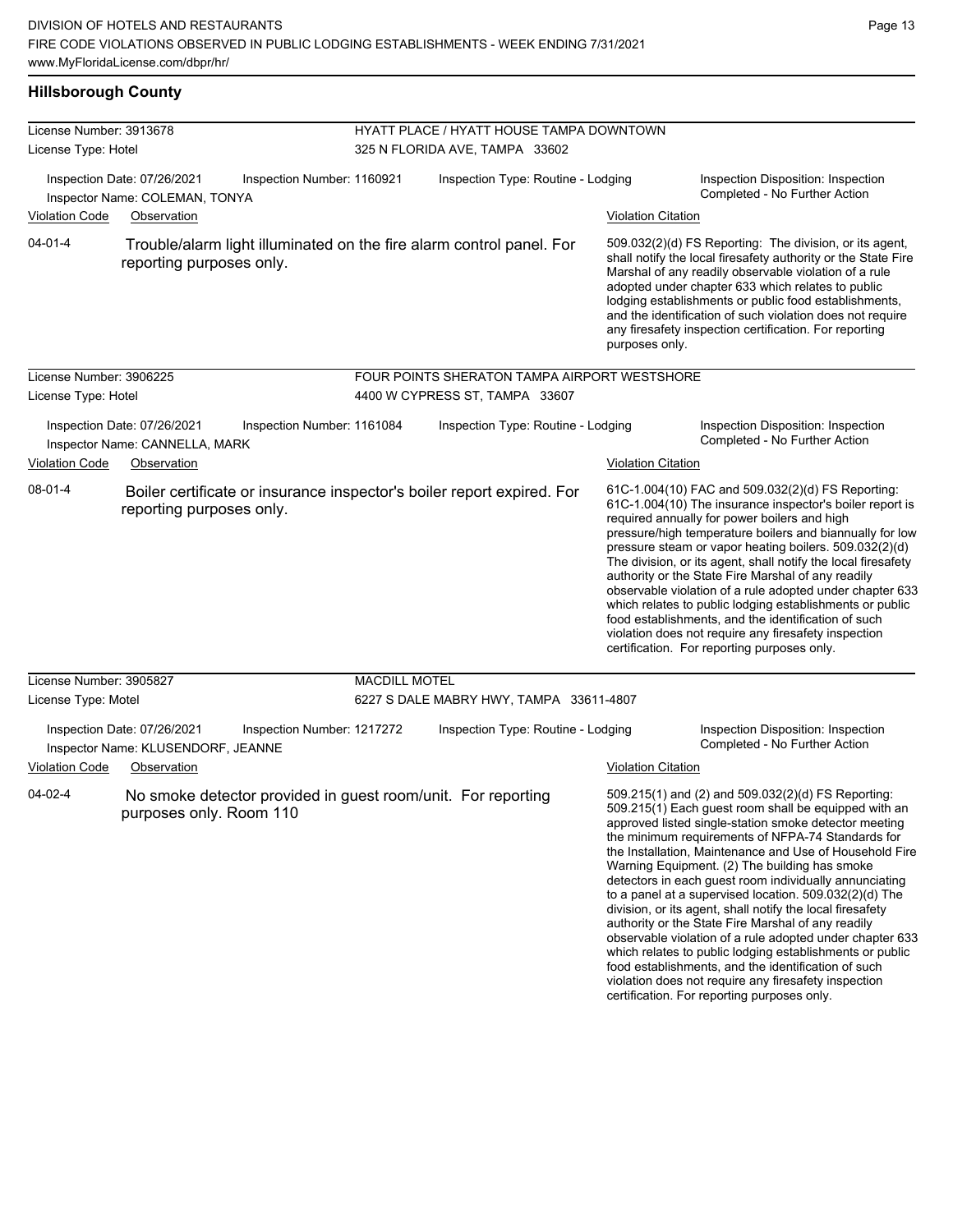# **Hillsborough County**

| License Number: 3902452<br>License Type: Apartment |                                                                             | TIMBERFALLS APARTMENTS<br>2600 E 113TH AVE, TAMPA 33612 |  |                                                                       |                           |                                                                                                                  |
|----------------------------------------------------|-----------------------------------------------------------------------------|---------------------------------------------------------|--|-----------------------------------------------------------------------|---------------------------|------------------------------------------------------------------------------------------------------------------|
| <b>Violation Code</b>                              | Inspection Date: 07/29/2021<br>Inspector Name: JAIME, ANTONY<br>Observation | Inspection Number: 1532482                              |  | Inspection Type: Complaint Full                                       | <b>Violation Citation</b> | Inspection Disposition: Inspection<br>Completed - No Further Action                                              |
| $12 - 04 - 4$                                      | on property.                                                                |                                                         |  | High Priority - Balcony//platform underneath rotted on multiple units | good repair.              | 61C-1.004(5) FAC High Priority: All building structural<br>components, attachments and fixtures shall be kept in |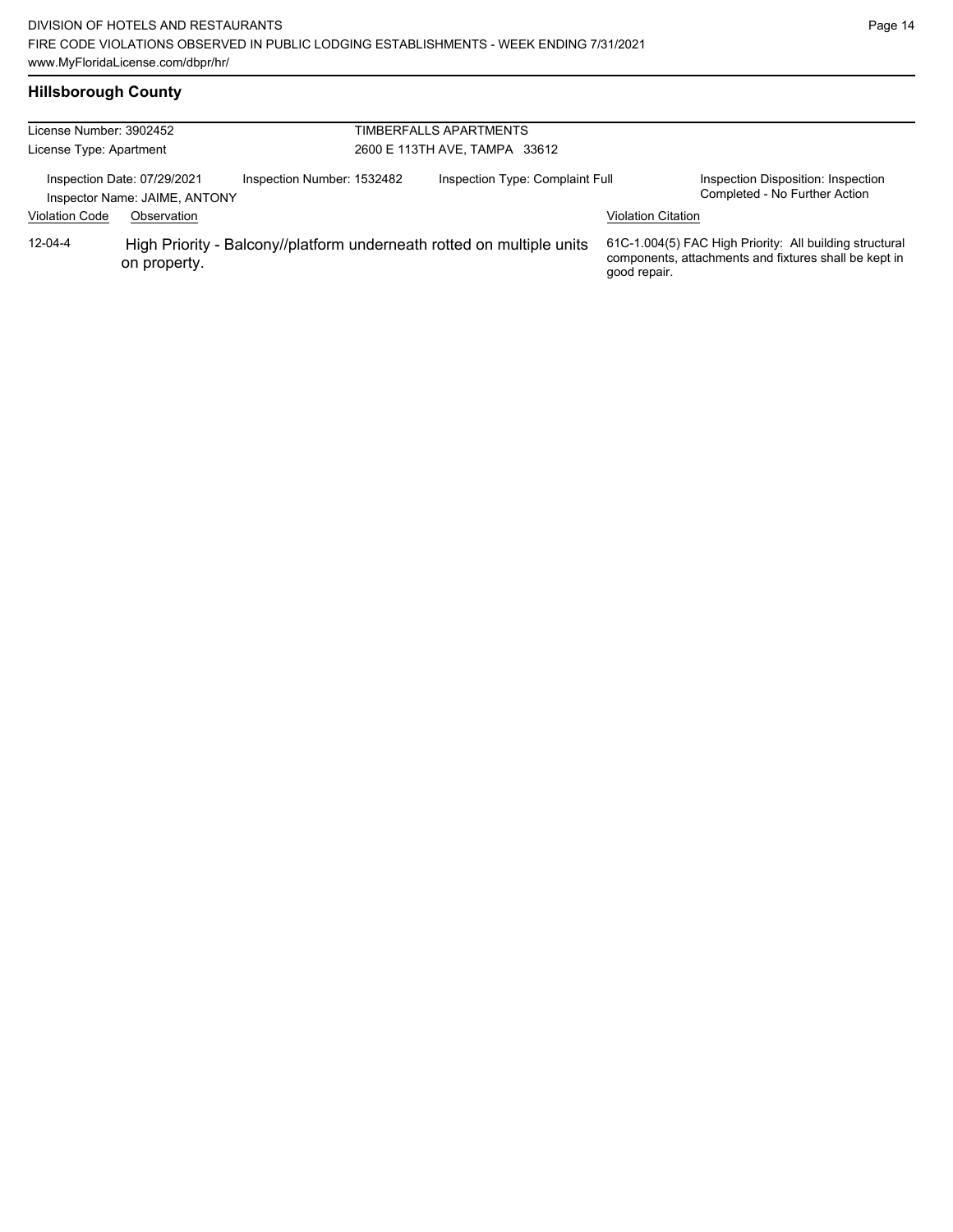# **Lee County**

#### License Number: 4602525 License Type: Motel RED ROOF INN WATERFRONT / DOWNTOWN 13000 N. CLEVELAND AVE, NORTH FORT MYERS 33903 Inspection Date: 07/29/2021 Inspection Number: 1219910 Inspection Type: Complaint Full Inspection Disposition: Warning Inspector Name: FREED, JOSEPH Same Contract the United States of the United States of the United States of the U Violation Code Observation Violation Citation 509.032(2)(d) FS Reporting: (d) The division, or its agent, shall notify the local firesafety authority or the State Fire Marshal of any readily observable violation of a rule adopted under chapter 633 which relates to public lodging establishments or public food establishments, and the identification of such violation does not require any firesafety inspection certification. For reporting purposes only. 01-02-4 Portable fire extinguisher pressure gauge indicates the extinguisher is in need of recharge. For reporting purposes only. Observed fire extinguisher in laundry room in recharge zone. Notified housekeeping manager. \*\*Repeat Violation\*\*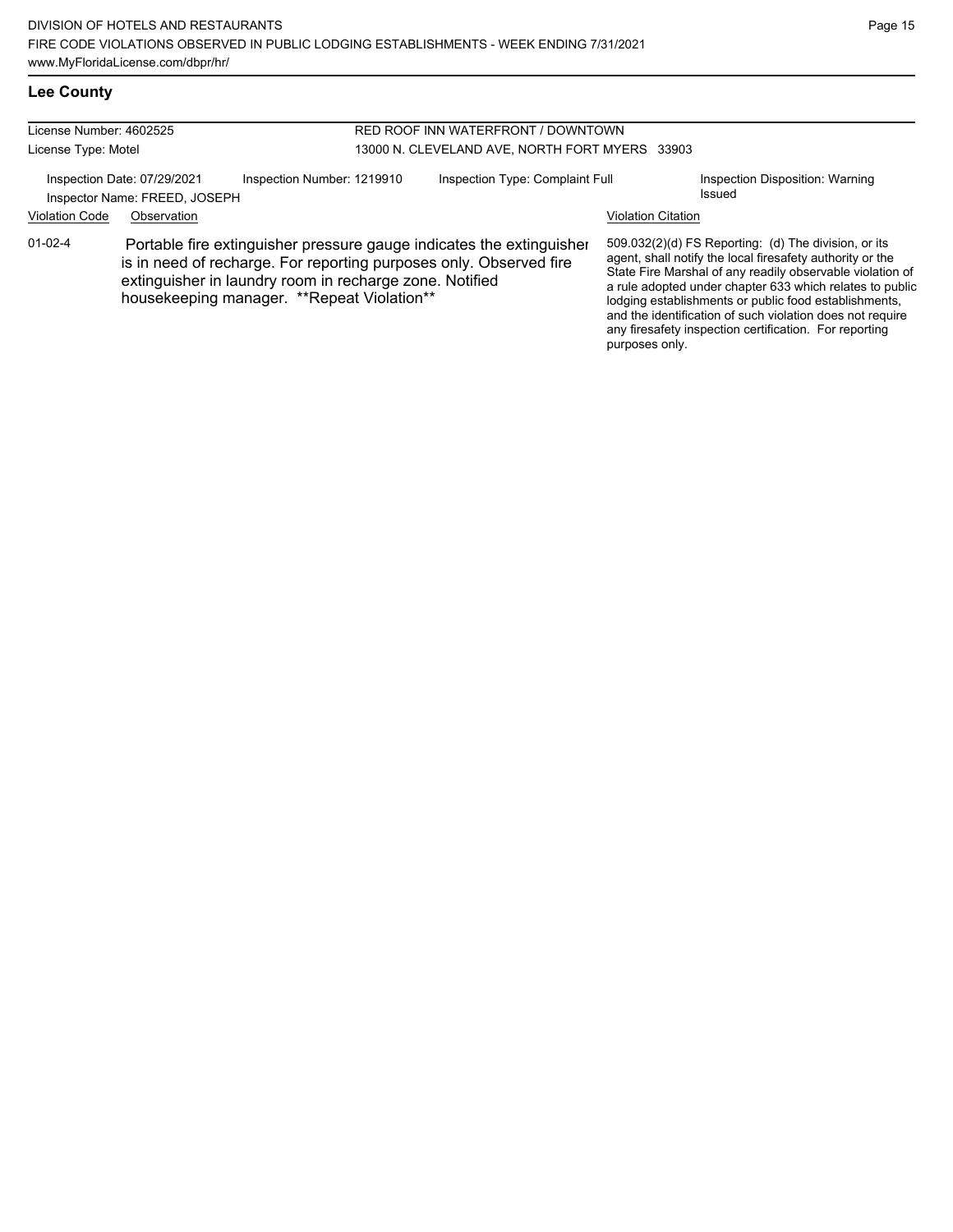License Number: 4703214 License Type: Apartment OAK PARK APARTMENT HOMES 214 COLUMBIA DR, TALLAHASSEE 32304 Inspection Date: 05/21/2021 Inspection Number: 1532462 Inspection Type: Routine - Lodging Inspection Disposition: Warning Inspector Name: MERCER, THOMAS **Inspector Name:** MERCER, THOMAS Violation Code Observation Violation Citation 509.032(2)(d) FS Reporting: (d) The division, or its agent, shall notify the local firesafety authority or the State Fire Marshal of any readily observable violation of a rule adopted under chapter 633 which relates to public lodging establishments or public food establishments, and the identification of such violation does not require any firesafety inspection certification. For reporting 01-02-4 OBSERVED PORTABLE FIRE EXTINGUISHER PRESSURE GAUGE INDICATES THE EXTINGUISHER IS IN NEED OF RECHARGE. FOR REPORTING PURPOSES ONLY. EXTINGUISHER AT APARTMENT 18 HAS GUAGE IN RED AREA FOR RECHARGE. PRIORITY: REPORTING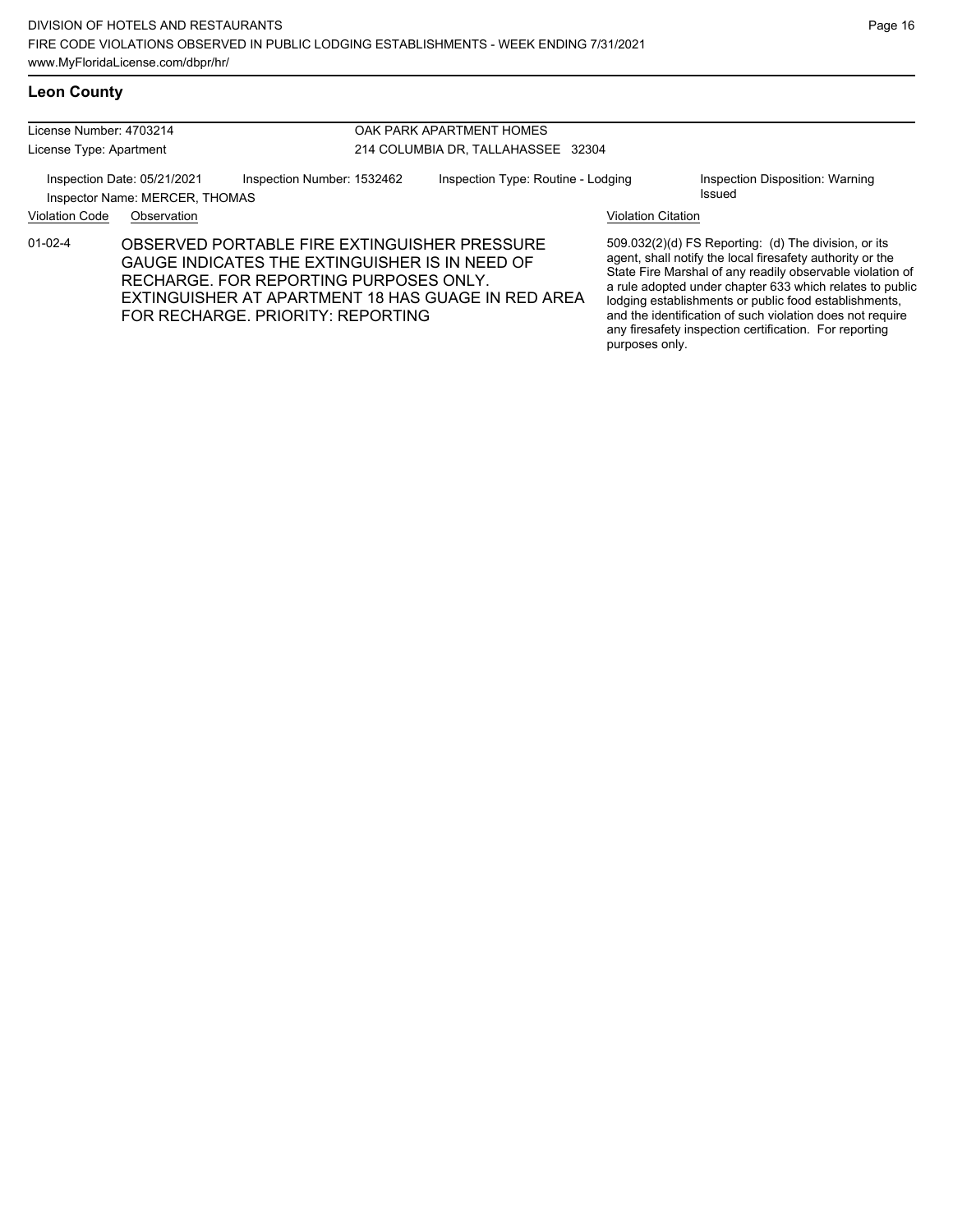| <b>Monroe County</b>                           |                                                                                                                                                                     |                                                                              |                           |                                                                                                                                                                                                                                                                                                                                                                                                                                                                                                                                                                                                                                                                                                  |  |  |
|------------------------------------------------|---------------------------------------------------------------------------------------------------------------------------------------------------------------------|------------------------------------------------------------------------------|---------------------------|--------------------------------------------------------------------------------------------------------------------------------------------------------------------------------------------------------------------------------------------------------------------------------------------------------------------------------------------------------------------------------------------------------------------------------------------------------------------------------------------------------------------------------------------------------------------------------------------------------------------------------------------------------------------------------------------------|--|--|
| License Number: 5400666<br>License Type: Motel |                                                                                                                                                                     | HOLIDAY INN KEY LARGO RESORT & MARINA<br>99701 OVERSEAS HWY, KEY LARGO 33037 |                           |                                                                                                                                                                                                                                                                                                                                                                                                                                                                                                                                                                                                                                                                                                  |  |  |
| <b>Violation Code</b>                          | Inspection Date: 07/27/2021<br>Inspection Number: 1218236<br>Inspector Name: GONZALEZ, RICARDO<br>Observation                                                       | Inspection Type: Routine - Lodging                                           |                           | Inspection Disposition: Inspection<br>Completed - No Further Action<br><b>Violation Citation</b>                                                                                                                                                                                                                                                                                                                                                                                                                                                                                                                                                                                                 |  |  |
| $07-01-4$                                      | Damaged electrical wire(s). For reporting purposes only.<br>to building 4.                                                                                          | Observed exposed electrical wiring at above canopy at the entrance           |                           | 509.032(2)(d) FS Reporting (d) The division, or its<br>agent, shall notify the local firesafety authority or the<br>State Fire Marshal of any readily observable violation of<br>a rule adopted under chapter 633 which relates to public<br>lodging establishments or public food establishments,<br>and the identification of such violation does not require<br>any firesafety inspection certification. For reporting<br>purposes only.                                                                                                                                                                                                                                                      |  |  |
| License Number: 5400696<br>License Type: Hotel |                                                                                                                                                                     | <b>HAWKS CAY RESORT</b><br>61 HAWKS CAY BLVD, DUCK KEY 33050                 |                           |                                                                                                                                                                                                                                                                                                                                                                                                                                                                                                                                                                                                                                                                                                  |  |  |
|                                                | Inspection Date: 07/27/2021<br>Inspection Number: 1160874<br>Inspector Name: WHITEHURST, SCOTT                                                                      | Inspection Type: Routine - Lodging                                           |                           | Inspection Disposition: Warning<br><b>Issued</b>                                                                                                                                                                                                                                                                                                                                                                                                                                                                                                                                                                                                                                                 |  |  |
| <b>Violation Code</b>                          | Observation                                                                                                                                                         |                                                                              | <b>Violation Citation</b> |                                                                                                                                                                                                                                                                                                                                                                                                                                                                                                                                                                                                                                                                                                  |  |  |
| $04 - 01 - 4$                                  | Trouble/alarm light illuminated on the fire alarm control panel. For<br>reporting purposes only.                                                                    |                                                                              | purposes only.            | 509.032(2)(d) FS Reporting: The division, or its agent,<br>shall notify the local firesafety authority or the State Fire<br>Marshal of any readily observable violation of a rule<br>adopted under chapter 633 which relates to public<br>lodging establishments or public food establishments,<br>and the identification of such violation does not require<br>any firesafety inspection certification. For reporting                                                                                                                                                                                                                                                                           |  |  |
| 08-03-4                                        | No boiler certificate or insurance inspector's boiler report available.<br>For reporting purposes only.<br>The new boiler has no certificate at time of inspection. |                                                                              |                           | 61C-1.004(10) FAC and 509.032(2)(d) FS Reporting:<br>61C-1.004(10) The insurance inspector's boiler report is<br>required annually for power boilers and high<br>pressure/high temperature boilers and biannually for low<br>pressure steam or vapor heating boilers. 509.032(2)(d)<br>The division, or its agent, shall notify the local firesafety<br>authority or the State Fire Marshal of any readily<br>observable violation of a rule adopted under chapter 633<br>which relates to public lodging establishments or public<br>food establishments, and the identification of such<br>violation does not require any firesafety inspection<br>certification. For reporting purposes only. |  |  |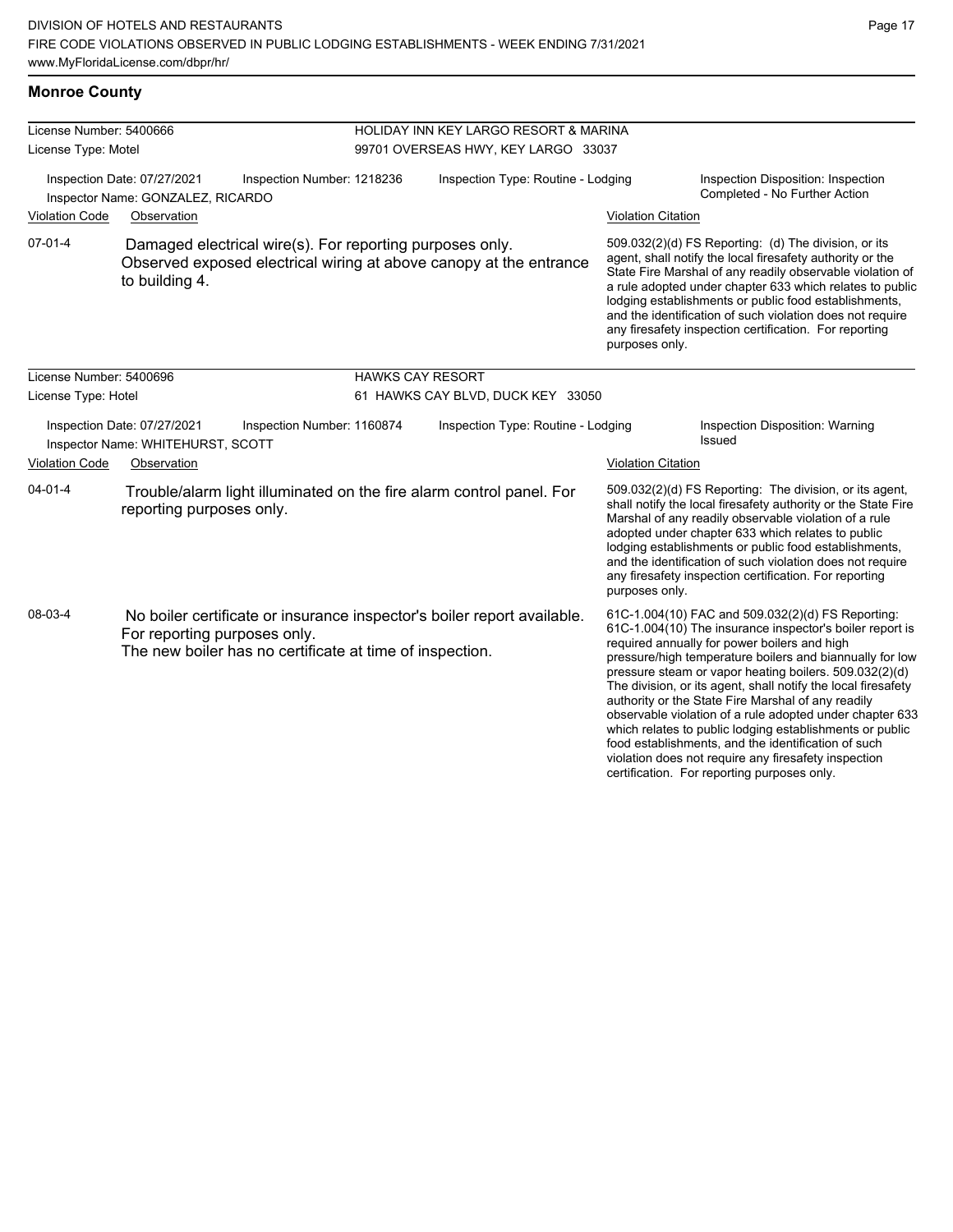certification. For reporting purposes only.

# **Nassau County**

| License Number: 5500303 |                                                                                | <b>DIXIE MOTEL</b>                                                                           |                                 |                                                                                                                                                                                                                                                                                                                                                                                                                                                                                                                                                                                                                                                                                                                                                                                                                    |
|-------------------------|--------------------------------------------------------------------------------|----------------------------------------------------------------------------------------------|---------------------------------|--------------------------------------------------------------------------------------------------------------------------------------------------------------------------------------------------------------------------------------------------------------------------------------------------------------------------------------------------------------------------------------------------------------------------------------------------------------------------------------------------------------------------------------------------------------------------------------------------------------------------------------------------------------------------------------------------------------------------------------------------------------------------------------------------------------------|
| License Type: Motel     |                                                                                |                                                                                              | 551664 US HWY 1, HILLIARD 32046 |                                                                                                                                                                                                                                                                                                                                                                                                                                                                                                                                                                                                                                                                                                                                                                                                                    |
| <b>Violation Code</b>   | Inspection Date: 07/28/2021<br>Inspector Name: ROZIER, TORRANCE<br>Observation | Inspection Number: 1219908                                                                   | Inspection Type: Complaint Full | Inspection Disposition: Inspection<br>Completed - No Further Action<br><b>Violation Citation</b>                                                                                                                                                                                                                                                                                                                                                                                                                                                                                                                                                                                                                                                                                                                   |
| 04-02-4                 | purposes only.                                                                 | No smoke detector provided in guest room/unit. For reporting<br>No smoke detector in room 17 |                                 | 509.215(1) and (2) and 509.032(2)(d) FS Reporting:<br>509.215(1) Each guest room shall be equipped with an<br>approved listed single-station smoke detector meeting<br>the minimum requirements of NFPA-74 Standards for<br>the Installation, Maintenance and Use of Household Fire<br>Warning Equipment. (2) The building has smoke<br>detectors in each guest room individually annunciating<br>to a panel at a supervised location. 509.032(2)(d) The<br>division, or its agent, shall notify the local firesafety<br>authority or the State Fire Marshal of any readily<br>observable violation of a rule adopted under chapter 633<br>which relates to public lodging establishments or public<br>food establishments, and the identification of such<br>violation does not require any firesafety inspection |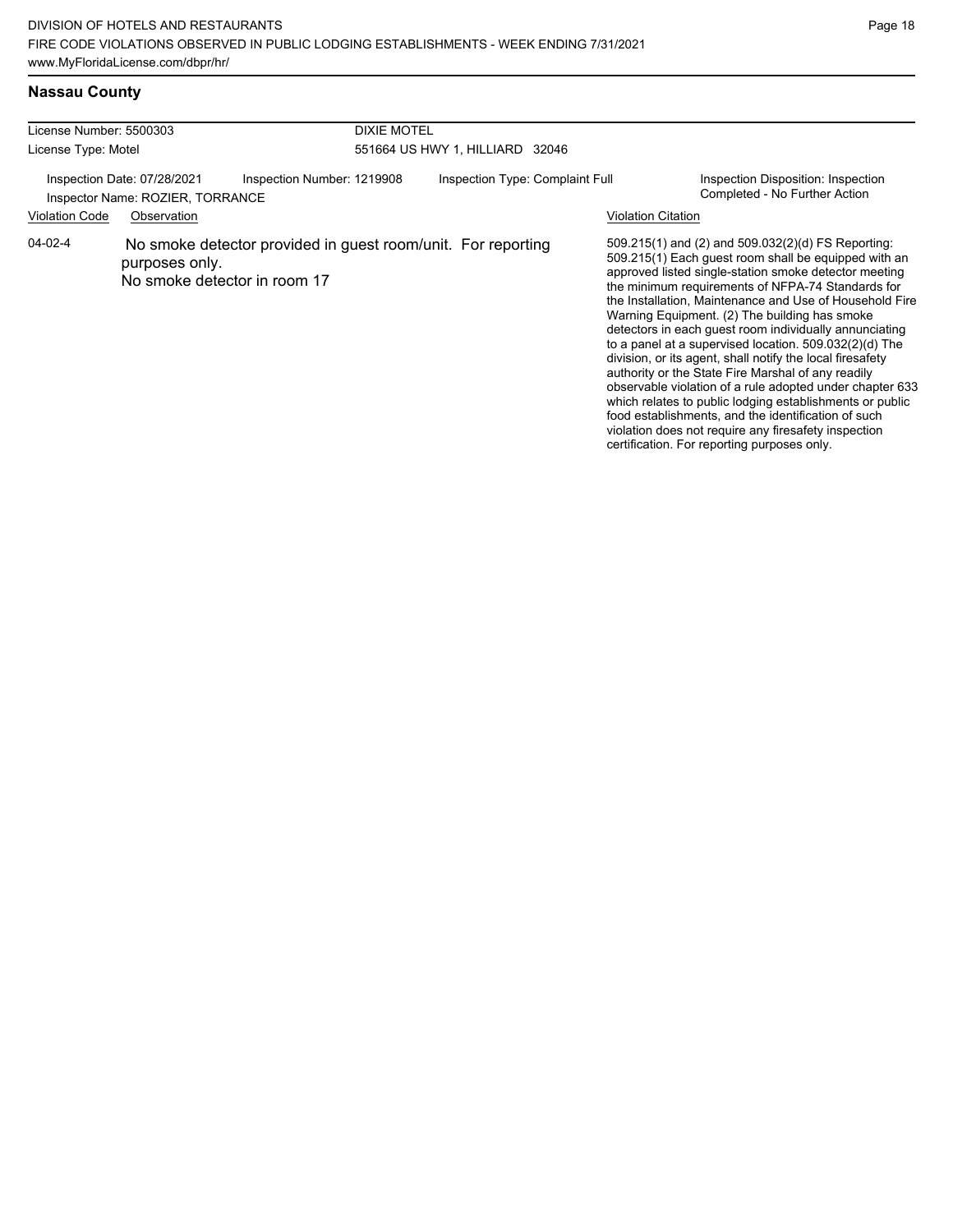## **Orange County**

| License Number: 5811157                                        |                                                                                                                                                                                                                                                                         |                                                                                                                                          | <b>FAIRFIELD INN AND SUITES</b>    |                                                                                                                                                                                                                                                                                                                                                                                                                                              |                                                                                                                                                                                                                                                                                                                                                                                                                        |  |  |
|----------------------------------------------------------------|-------------------------------------------------------------------------------------------------------------------------------------------------------------------------------------------------------------------------------------------------------------------------|------------------------------------------------------------------------------------------------------------------------------------------|------------------------------------|----------------------------------------------------------------------------------------------------------------------------------------------------------------------------------------------------------------------------------------------------------------------------------------------------------------------------------------------------------------------------------------------------------------------------------------------|------------------------------------------------------------------------------------------------------------------------------------------------------------------------------------------------------------------------------------------------------------------------------------------------------------------------------------------------------------------------------------------------------------------------|--|--|
| License Type: Hotel                                            |                                                                                                                                                                                                                                                                         |                                                                                                                                          | 3420 LAKE LYNDA DR, ORLANDO 32817  |                                                                                                                                                                                                                                                                                                                                                                                                                                              |                                                                                                                                                                                                                                                                                                                                                                                                                        |  |  |
| Inspection Date: 07/27/2021<br>Inspector Name: JENKINS, JOSHUA |                                                                                                                                                                                                                                                                         | Inspection Number: 1160501                                                                                                               | Inspection Type: Routine - Lodging |                                                                                                                                                                                                                                                                                                                                                                                                                                              | Inspection Disposition: Inspection<br>Completed - No Further Action                                                                                                                                                                                                                                                                                                                                                    |  |  |
| <b>Violation Code</b>                                          | Observation                                                                                                                                                                                                                                                             |                                                                                                                                          |                                    | <b>Violation Citation</b>                                                                                                                                                                                                                                                                                                                                                                                                                    |                                                                                                                                                                                                                                                                                                                                                                                                                        |  |  |
| $04 - 01 - 4$                                                  | reporting purposes only.<br>Taken**                                                                                                                                                                                                                                     | Trouble/alarm light illuminated on the fire alarm control panel. For<br>Repair crew on site working on the problem. ** Corrective Action |                                    | purposes only.                                                                                                                                                                                                                                                                                                                                                                                                                               | 509.032(2)(d) FS Reporting: The division, or its agent,<br>shall notify the local firesafety authority or the State Fire<br>Marshal of any readily observable violation of a rule<br>adopted under chapter 633 which relates to public<br>lodging establishments or public food establishments,<br>and the identification of such violation does not require<br>any firesafety inspection certification. For reporting |  |  |
| License Number: 5811106                                        |                                                                                                                                                                                                                                                                         | <b>PLACE ON MILLENIA</b>                                                                                                                 |                                    |                                                                                                                                                                                                                                                                                                                                                                                                                                              |                                                                                                                                                                                                                                                                                                                                                                                                                        |  |  |
| License Type: Apartment                                        |                                                                                                                                                                                                                                                                         |                                                                                                                                          | 5215 MILLENIA BLVD, ORLANDO 32839  |                                                                                                                                                                                                                                                                                                                                                                                                                                              |                                                                                                                                                                                                                                                                                                                                                                                                                        |  |  |
|                                                                | Inspection Date: 07/27/2021<br>Inspector Name: PASIECKI, VICTORIA                                                                                                                                                                                                       | Inspection Number: 1526671                                                                                                               | Inspection Type: Routine - Lodging |                                                                                                                                                                                                                                                                                                                                                                                                                                              | Inspection Disposition: Inspection<br>Completed - No Further Action                                                                                                                                                                                                                                                                                                                                                    |  |  |
| <b>Violation Code</b>                                          | Observation                                                                                                                                                                                                                                                             |                                                                                                                                          |                                    | <b>Violation Citation</b>                                                                                                                                                                                                                                                                                                                                                                                                                    |                                                                                                                                                                                                                                                                                                                                                                                                                        |  |  |
| $01 - 02 - 4$                                                  | Portable fire extinguisher pressure gauge indicates the extinguisher<br>is in need of recharge. For reporting purposes only.<br>Outside 23208 fire extinguisher used, in recharge zone,<br>Maintenance replaced extinguisher with a new unused extinguisher<br>**Correc |                                                                                                                                          |                                    | 509.032(2)(d) FS Reporting: (d) The division, or its<br>agent, shall notify the local firesafety authority or the<br>State Fire Marshal of any readily observable violation of<br>a rule adopted under chapter 633 which relates to public<br>lodging establishments or public food establishments,<br>and the identification of such violation does not require<br>any firesafety inspection certification. For reporting<br>purposes only. |                                                                                                                                                                                                                                                                                                                                                                                                                        |  |  |
|                                                                |                                                                                                                                                                                                                                                                         |                                                                                                                                          |                                    |                                                                                                                                                                                                                                                                                                                                                                                                                                              |                                                                                                                                                                                                                                                                                                                                                                                                                        |  |  |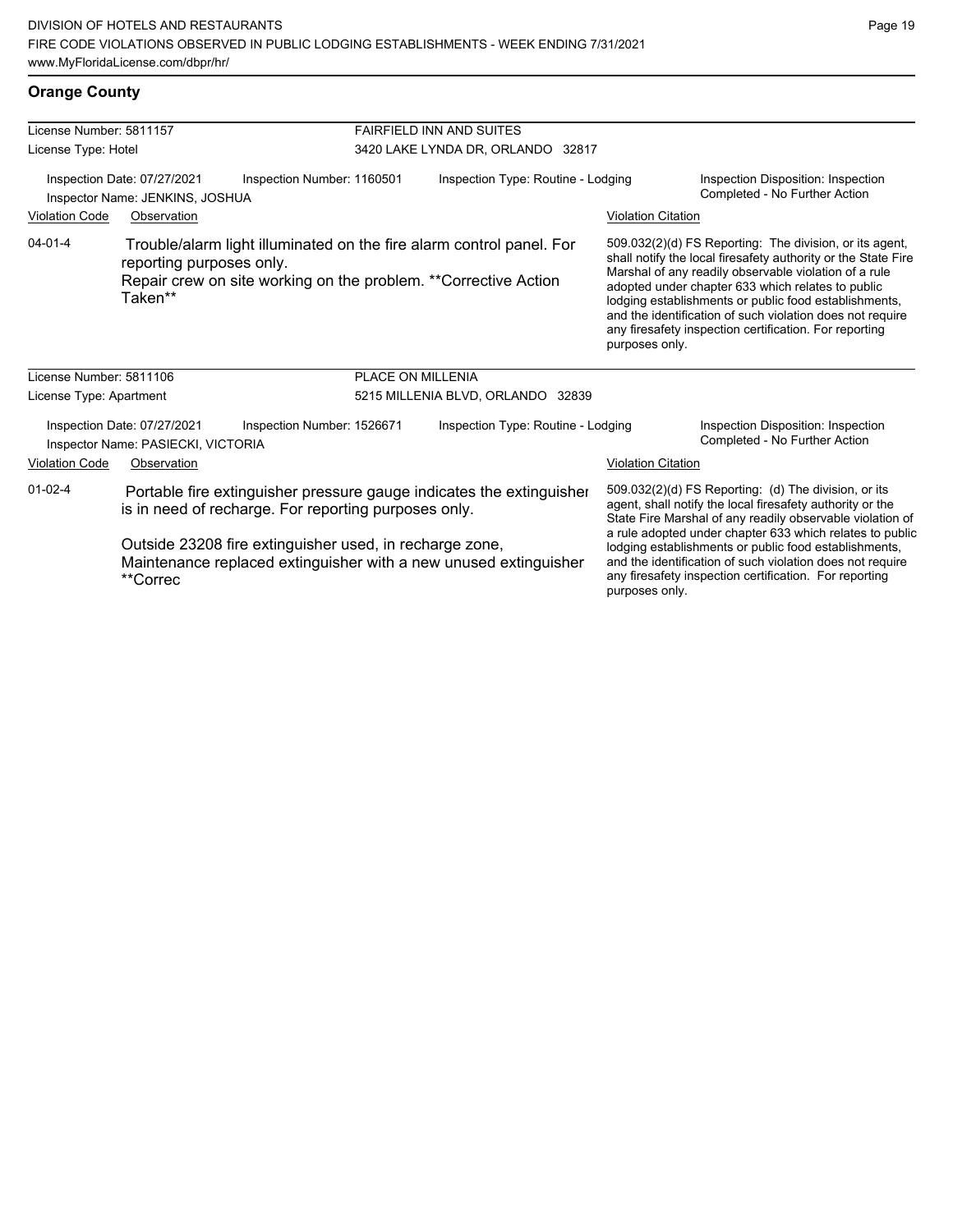| License Number: 5900233 |                                                            |                                                                                                                       | <b>MAINGATE LAKESIDE RESORT</b>                     |                           |                                                                                                                                                                                                                                                                                                                                                                                                                        |  |
|-------------------------|------------------------------------------------------------|-----------------------------------------------------------------------------------------------------------------------|-----------------------------------------------------|---------------------------|------------------------------------------------------------------------------------------------------------------------------------------------------------------------------------------------------------------------------------------------------------------------------------------------------------------------------------------------------------------------------------------------------------------------|--|
| License Type: Hotel     |                                                            |                                                                                                                       | 7769 W. IRLO BRONSON MEMORIAL HWY., KISSIMMEE 34747 |                           |                                                                                                                                                                                                                                                                                                                                                                                                                        |  |
|                         | Inspection Date: 07/26/2021<br>Inspector Name: IRVEN, RYAN | Inspection Number: 1161738                                                                                            | Inspection Type: Complaint Full                     |                           | Inspection Disposition: Inspection<br>Completed - No Further Action                                                                                                                                                                                                                                                                                                                                                    |  |
| <b>Violation Code</b>   | Observation                                                |                                                                                                                       |                                                     | <b>Violation Citation</b> |                                                                                                                                                                                                                                                                                                                                                                                                                        |  |
| $04 - 01 - 4$           |                                                            | Trouble/alarm light illuminated on the fire alarm control panel. For<br>reporting purposes only. **Repeat Violation** |                                                     | purposes only.            | 509.032(2)(d) FS Reporting: The division, or its agent,<br>shall notify the local firesafety authority or the State Fire<br>Marshal of any readily observable violation of a rule<br>adopted under chapter 633 which relates to public<br>lodging establishments or public food establishments,<br>and the identification of such violation does not require<br>any firesafety inspection certification. For reporting |  |
| $04 - 01 - 4$           |                                                            | Trouble/alarm light illuminated on the fire alarm control panel. For<br>reporting purposes only. **Repeat Violation** |                                                     | purposes only.            | 509.032(2)(d) FS Reporting: The division, or its agent,<br>shall notify the local firesafety authority or the State Fire<br>Marshal of any readily observable violation of a rule<br>adopted under chapter 633 which relates to public<br>lodging establishments or public food establishments,<br>and the identification of such violation does not require<br>any firesafety inspection certification. For reporting |  |
| License Number: 5912073 |                                                            |                                                                                                                       | WOODSPRING SUITES ORLANDO KISSIMMEE                 |                           |                                                                                                                                                                                                                                                                                                                                                                                                                        |  |
| License Type: Hotel     |                                                            |                                                                                                                       | 7727 W IRLO BRONSON MEMORIAL HWY, KISSIMMEE 34747   |                           |                                                                                                                                                                                                                                                                                                                                                                                                                        |  |
|                         | Inspection Date: 07/27/2021<br>Inspector Name: IRVEN, RYAN | Inspection Number: 1160936                                                                                            | Inspection Type: Routine - Lodging                  |                           | Inspection Disposition: Warning<br>Issued                                                                                                                                                                                                                                                                                                                                                                              |  |
| <b>Violation Code</b>   | Observation                                                |                                                                                                                       |                                                     | <b>Violation Citation</b> |                                                                                                                                                                                                                                                                                                                                                                                                                        |  |
| $04 - 01 - 4$           | reporting purposes only.                                   | Trouble/alarm light illuminated on the fire alarm control panel. For                                                  |                                                     | purposes only.            | 509.032(2)(d) FS Reporting: The division, or its agent,<br>shall notify the local firesafety authority or the State Fire<br>Marshal of any readily observable violation of a rule<br>adopted under chapter 633 which relates to public<br>lodging establishments or public food establishments,<br>and the identification of such violation does not require<br>any firesafety inspection certification. For reporting |  |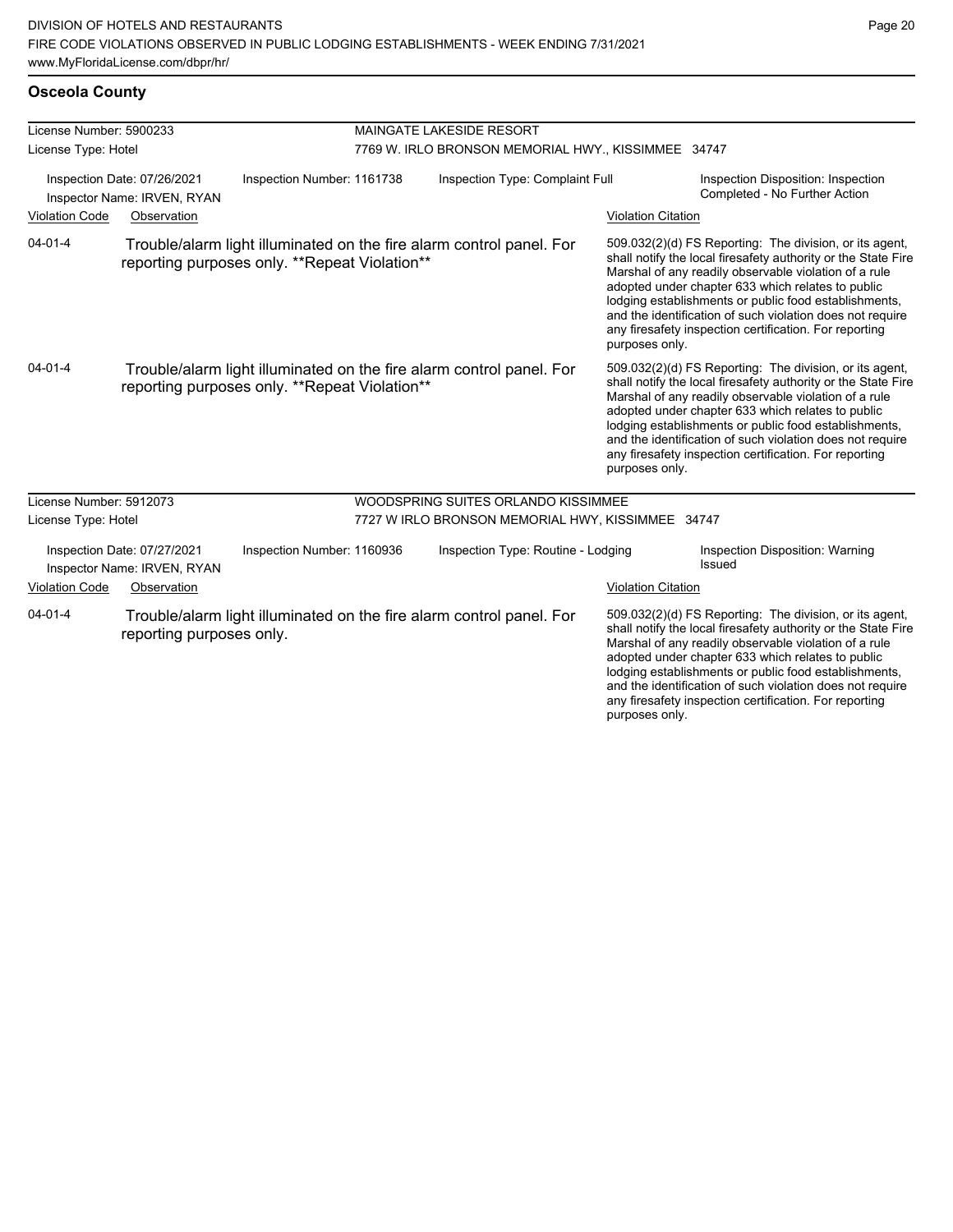## **Palm Beach County**

| License Number: 6005456 |                                                                                                                                                                                                                                      | <b>MARRIOTT WEST PALM BEACH HOTEL</b> |                                                  |                           |                                                                                                                                                                                                                                                                                                                                                                                                                                                                                                                                                                                                                                                                                                  |  |  |
|-------------------------|--------------------------------------------------------------------------------------------------------------------------------------------------------------------------------------------------------------------------------------|---------------------------------------|--------------------------------------------------|---------------------------|--------------------------------------------------------------------------------------------------------------------------------------------------------------------------------------------------------------------------------------------------------------------------------------------------------------------------------------------------------------------------------------------------------------------------------------------------------------------------------------------------------------------------------------------------------------------------------------------------------------------------------------------------------------------------------------------------|--|--|
| License Type: Hotel     |                                                                                                                                                                                                                                      |                                       | 1001 OKEECHOBEE BLVD, WEST PALM BEACH 33401      |                           |                                                                                                                                                                                                                                                                                                                                                                                                                                                                                                                                                                                                                                                                                                  |  |  |
|                         | Inspection Date: 07/28/2021<br>Inspection Number: 1161823<br>Inspector Name: DE JESUS, ARLENNY                                                                                                                                       |                                       | Inspection Type: Complaint Full                  |                           | Inspection Disposition: Inspection<br>Completed - No Further Action                                                                                                                                                                                                                                                                                                                                                                                                                                                                                                                                                                                                                              |  |  |
| <b>Violation Code</b>   | Observation                                                                                                                                                                                                                          |                                       |                                                  | <b>Violation Citation</b> |                                                                                                                                                                                                                                                                                                                                                                                                                                                                                                                                                                                                                                                                                                  |  |  |
| 08-03-4                 | No boiler certificate or insurance inspector's boiler report available.<br>For reporting purposes only.                                                                                                                              |                                       |                                                  |                           | 61C-1.004(10) FAC and 509.032(2)(d) FS Reporting:<br>61C-1.004(10) The insurance inspector's boiler report is<br>required annually for power boilers and high<br>pressure/high temperature boilers and biannually for low<br>pressure steam or vapor heating boilers. 509.032(2)(d)<br>The division, or its agent, shall notify the local firesafety<br>authority or the State Fire Marshal of any readily<br>observable violation of a rule adopted under chapter 633<br>which relates to public lodging establishments or public<br>food establishments, and the identification of such<br>violation does not require any firesafety inspection<br>certification. For reporting purposes only. |  |  |
| License Number: 6014468 |                                                                                                                                                                                                                                      |                                       | <b>RESIDENCES UPTOWN BOCA</b>                    |                           |                                                                                                                                                                                                                                                                                                                                                                                                                                                                                                                                                                                                                                                                                                  |  |  |
| License Type: Apartment |                                                                                                                                                                                                                                      |                                       | 20940 UPTOWN AVE, BOCA RATON 33428               |                           |                                                                                                                                                                                                                                                                                                                                                                                                                                                                                                                                                                                                                                                                                                  |  |  |
|                         | Inspection Date: 07/29/2021<br>Inspection Number: 1532410<br>Inspector Name: CUDEMOS, HAIDA                                                                                                                                          |                                       | Inspection Type: Lodging-Licensing<br>Inspection |                           | Inspection Disposition: Inspection<br>Completed - No Further Action                                                                                                                                                                                                                                                                                                                                                                                                                                                                                                                                                                                                                              |  |  |
| <b>Violation Code</b>   | Observation                                                                                                                                                                                                                          |                                       |                                                  | <b>Violation Citation</b> |                                                                                                                                                                                                                                                                                                                                                                                                                                                                                                                                                                                                                                                                                                  |  |  |
| $01 - 02 - 4$           | Portable fire extinguisher pressure gauge indicates the extinguisher<br>is in need of recharge. For reporting purposes only. Observed next<br>to apartment 317 of building #20940                                                    |                                       |                                                  | purposes only.            | 509.032(2)(d) FS Reporting: (d) The division, or its<br>agent, shall notify the local firesafety authority or the<br>State Fire Marshal of any readily observable violation of<br>a rule adopted under chapter 633 which relates to public<br>lodging establishments or public food establishments,<br>and the identification of such violation does not require<br>any firesafety inspection certification. For reporting                                                                                                                                                                                                                                                                       |  |  |
| License Number: 6008599 |                                                                                                                                                                                                                                      | <b>LAQUINTA INN</b>                   |                                                  |                           |                                                                                                                                                                                                                                                                                                                                                                                                                                                                                                                                                                                                                                                                                                  |  |  |
| License Type: Motel     |                                                                                                                                                                                                                                      |                                       | 34 FISHERMANS WHARF, JUPITER 33477               |                           |                                                                                                                                                                                                                                                                                                                                                                                                                                                                                                                                                                                                                                                                                                  |  |  |
|                         | Inspection Date: 07/30/2021<br>Inspection Number: 1219927<br>Inspector Name: ROTONDI, VICTOR                                                                                                                                         |                                       | Inspection Type: Complaint Full                  |                           | Inspection Disposition: Inspection<br>Completed - No Further Action                                                                                                                                                                                                                                                                                                                                                                                                                                                                                                                                                                                                                              |  |  |
| <b>Violation Code</b>   | Observation                                                                                                                                                                                                                          |                                       |                                                  | <b>Violation Citation</b> |                                                                                                                                                                                                                                                                                                                                                                                                                                                                                                                                                                                                                                                                                                  |  |  |
| 08-01-4                 | Boiler certificate or insurance inspector's boiler report expired. For<br>reporting purposes only 086671 exp 4/15/2017                                                                                                               |                                       |                                                  |                           | 61C-1.004(10) FAC and 509.032(2)(d) FS Reporting:<br>61C-1.004(10) The insurance inspector's boiler report is<br>required annually for power boilers and high<br>pressure/high temperature boilers and biannually for low<br>pressure steam or vapor heating boilers. 509.032(2)(d)<br>The division, or its agent, shall notify the local firesafety<br>authority or the State Fire Marshal of any readily<br>observable violation of a rule adopted under chapter 633<br>which relates to public lodging establishments or public<br>food establishments, and the identification of such<br>violation does not require any firesafety inspection<br>certification. For reporting purposes only. |  |  |
| License Number: 6013901 |                                                                                                                                                                                                                                      |                                       | RESIDENCE INN DELRAY BEACH                       |                           |                                                                                                                                                                                                                                                                                                                                                                                                                                                                                                                                                                                                                                                                                                  |  |  |
| License Type: Hotel     |                                                                                                                                                                                                                                      |                                       | 1111 E ATLANTIC AVE, DELRAY BEACH 33483          |                           |                                                                                                                                                                                                                                                                                                                                                                                                                                                                                                                                                                                                                                                                                                  |  |  |
|                         | Inspection Date: 07/30/2021<br>Inspection Number: 1160741<br>Inspector Name: GOODWIN, NICHOLAS                                                                                                                                       |                                       | Inspection Type: Routine - Lodging               |                           | Inspection Disposition: Inspection<br>Completed - No Further Action                                                                                                                                                                                                                                                                                                                                                                                                                                                                                                                                                                                                                              |  |  |
| <b>Violation Code</b>   | Observation                                                                                                                                                                                                                          |                                       |                                                  | <b>Violation Citation</b> |                                                                                                                                                                                                                                                                                                                                                                                                                                                                                                                                                                                                                                                                                                  |  |  |
| $01 - 03 - 4$           | Portable fire extinguisher missing from it's designated location<br>(sign/box present indicating designated location). For reporting<br>purposes only. Located on floor 2 at turn. Operator put back up in.<br>**Corrected On-Site** |                                       |                                                  |                           | 509.032(2)(d) FS Reporting: (d) The division, or its<br>agent, shall notify the local firesafety authority or the<br>State Fire Marshal of any readily observable violation of<br>a rule adopted under chapter 633 which relates to public<br>lodging establishments or public food establishments,<br>and the identification of such violation does not require<br>any firesafety inspection certification. For reporting                                                                                                                                                                                                                                                                       |  |  |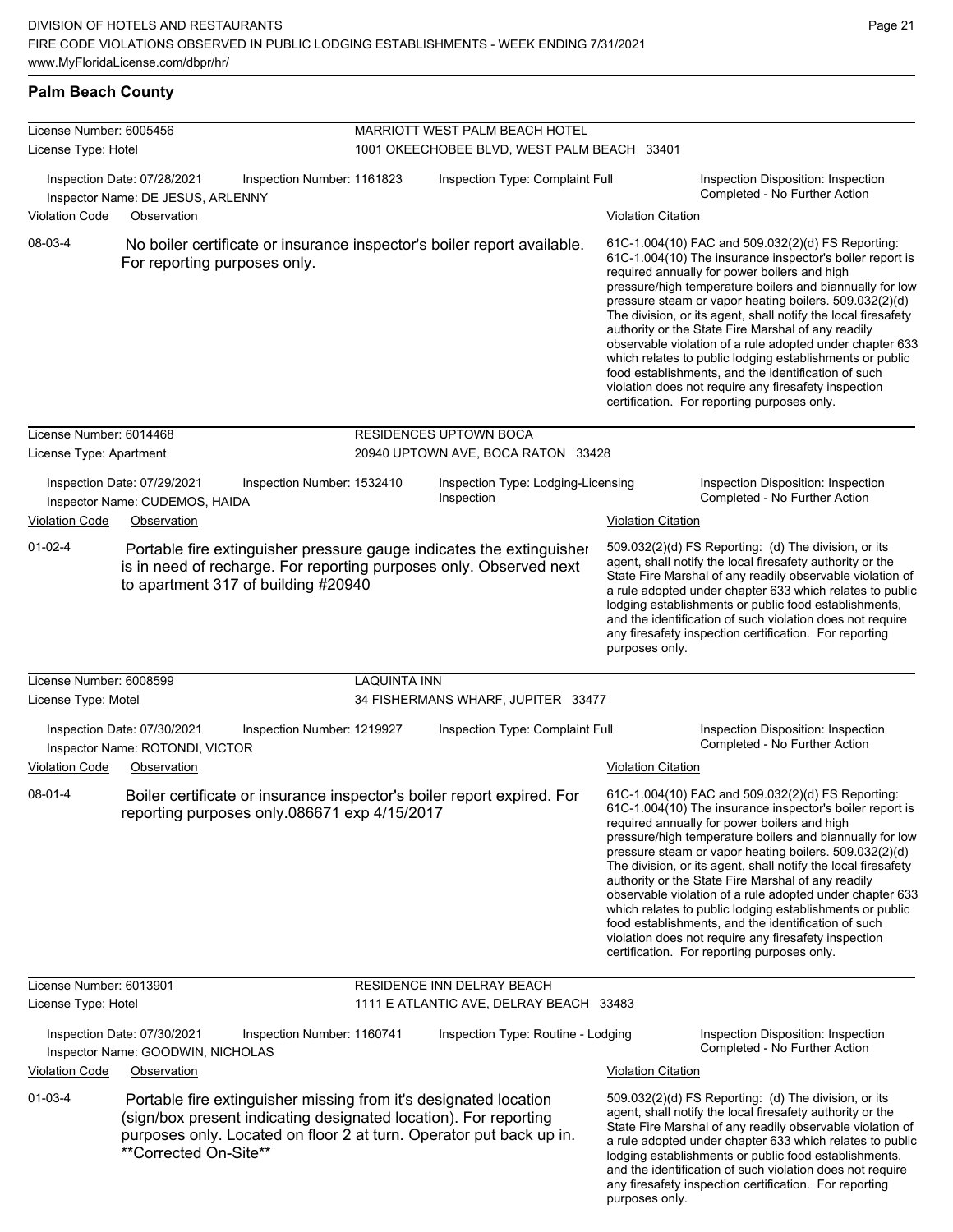# **Palm Beach County**

| License Number: 6003972                                                                                                                                                                                                        |                                                                  |                                                                                                                                                 | <b>15 CARIBBEAN APTS LLC</b>                                                                                                                                                                                                                                                                                                                                                                                                                 |                           |                                                                                                                                                                                                                                                                                                                                                                                                                            |  |
|--------------------------------------------------------------------------------------------------------------------------------------------------------------------------------------------------------------------------------|------------------------------------------------------------------|-------------------------------------------------------------------------------------------------------------------------------------------------|----------------------------------------------------------------------------------------------------------------------------------------------------------------------------------------------------------------------------------------------------------------------------------------------------------------------------------------------------------------------------------------------------------------------------------------------|---------------------------|----------------------------------------------------------------------------------------------------------------------------------------------------------------------------------------------------------------------------------------------------------------------------------------------------------------------------------------------------------------------------------------------------------------------------|--|
| License Type: Apartment                                                                                                                                                                                                        |                                                                  |                                                                                                                                                 | 690 KINGSBRIDGE ST, BOCA RATON 33487                                                                                                                                                                                                                                                                                                                                                                                                         |                           |                                                                                                                                                                                                                                                                                                                                                                                                                            |  |
|                                                                                                                                                                                                                                | Inspection Date: 07/30/2021<br>Inspector Name: GOODWIN, NICHOLAS | Inspection Number: 1526904                                                                                                                      | Inspection Type: Routine - Lodging                                                                                                                                                                                                                                                                                                                                                                                                           |                           | Inspection Disposition: Inspection<br>Completed - No Further Action                                                                                                                                                                                                                                                                                                                                                        |  |
| <b>Violation Code</b>                                                                                                                                                                                                          | Observation                                                      |                                                                                                                                                 |                                                                                                                                                                                                                                                                                                                                                                                                                                              | <b>Violation Citation</b> |                                                                                                                                                                                                                                                                                                                                                                                                                            |  |
| $02 - 04 - 4$<br>Propane (LP gas) tank having a water capacity greater than 2.7 lbs.<br>stored inside the building. For reporting purposes only. Gas Grill<br>with propane tank attached set up in screened in patio at apt #1 |                                                                  |                                                                                                                                                 | 509.032(2)(d) FS Reporting: (d) The division, or its<br>agent, shall notify the local firesafety authority or the<br>State Fire Marshal of any readily observable violation of<br>a rule adopted under chapter 633 which relates to public<br>lodging establishments or public food establishments,<br>and the identification of such violation does not require<br>any firesafety inspection certification. For reporting<br>purposes only. |                           |                                                                                                                                                                                                                                                                                                                                                                                                                            |  |
| License Number: 6009358                                                                                                                                                                                                        |                                                                  | <b>STARLING MOTEL</b>                                                                                                                           |                                                                                                                                                                                                                                                                                                                                                                                                                                              |                           |                                                                                                                                                                                                                                                                                                                                                                                                                            |  |
| License Type: Motel                                                                                                                                                                                                            |                                                                  |                                                                                                                                                 | 240 S US 27, SOUTH BAY 33493                                                                                                                                                                                                                                                                                                                                                                                                                 |                           |                                                                                                                                                                                                                                                                                                                                                                                                                            |  |
|                                                                                                                                                                                                                                | Inspection Date: 07/27/2021<br>Inspector Name: SEVILLA, FREDDY   | Inspection Number: 1218490                                                                                                                      | Inspection Type: Routine - Lodging                                                                                                                                                                                                                                                                                                                                                                                                           |                           | Inspection Disposition: Warning<br>Issued                                                                                                                                                                                                                                                                                                                                                                                  |  |
| <b>Violation Code</b>                                                                                                                                                                                                          | Observation                                                      |                                                                                                                                                 |                                                                                                                                                                                                                                                                                                                                                                                                                                              | <b>Violation Citation</b> |                                                                                                                                                                                                                                                                                                                                                                                                                            |  |
| $01 - 03 - 4$                                                                                                                                                                                                                  | Front of the building<br>Operator provided.                      | Portable fire extinguisher missing from it's designated location (sign<br>present indicating designated location). For reporting purposes only. |                                                                                                                                                                                                                                                                                                                                                                                                                                              |                           | 509.032(2)(d) FS Reporting: (d) The division, or its<br>agent, shall notify the local firesafety authority or the<br>State Fire Marshal of any readily observable violation of<br>a rule adopted under chapter 633 which relates to public<br>lodging establishments or public food establishments,<br>and the identification of such violation does not require<br>any firesafety inspection certification. For reporting |  |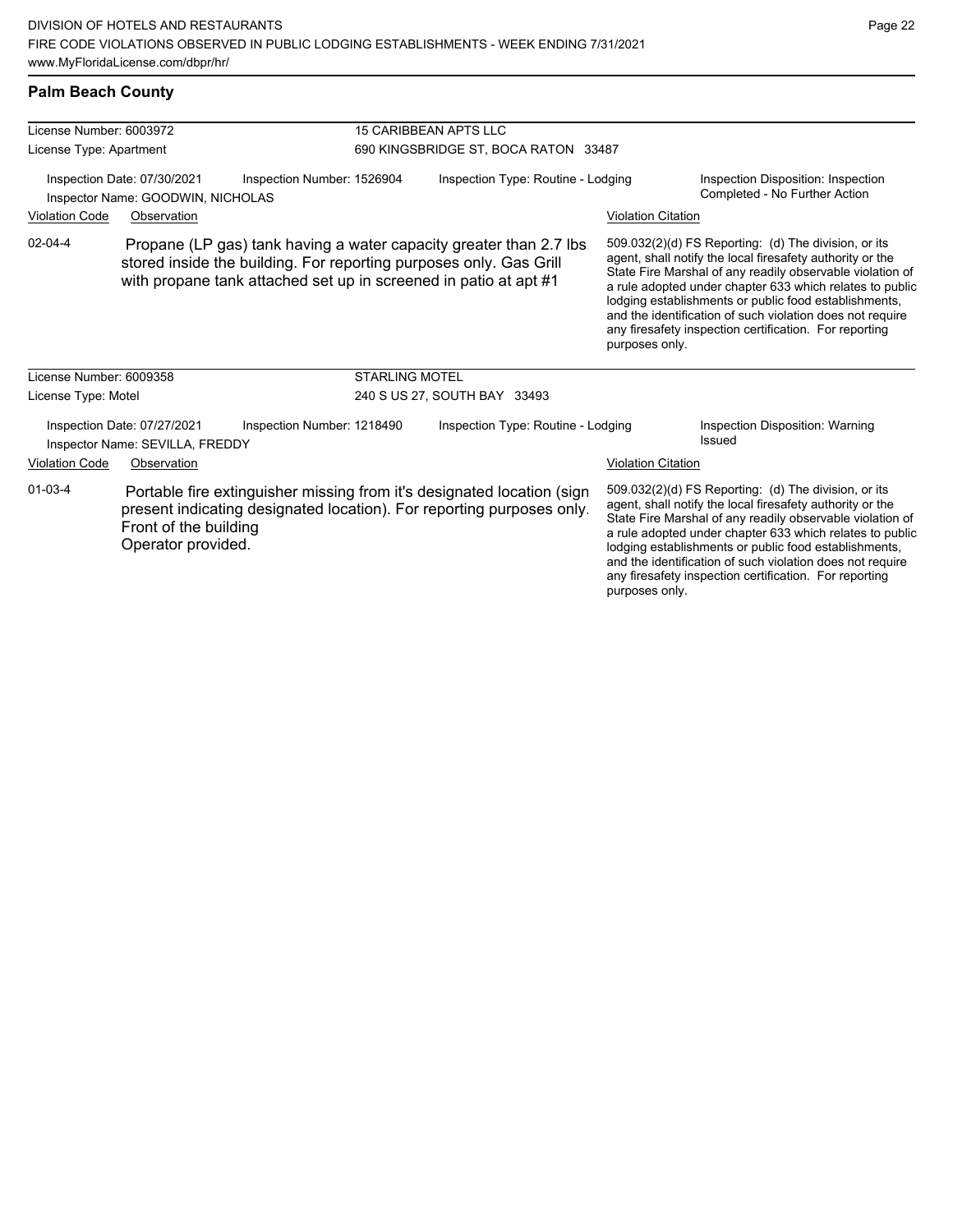any firesafety inspection certification. For reporting

purposes only.

## **Pinellas County**

| License Number: 6200856 |                                                                                                                                                                                                                                                                 | <b>AZALEA COURT</b>  |                                       |                                                                                                                                                                                                                                                                                                                                                                                                                                                                                                                                                                                                                                                                                                                                                                                                                                                                   |  |  |  |
|-------------------------|-----------------------------------------------------------------------------------------------------------------------------------------------------------------------------------------------------------------------------------------------------------------|----------------------|---------------------------------------|-------------------------------------------------------------------------------------------------------------------------------------------------------------------------------------------------------------------------------------------------------------------------------------------------------------------------------------------------------------------------------------------------------------------------------------------------------------------------------------------------------------------------------------------------------------------------------------------------------------------------------------------------------------------------------------------------------------------------------------------------------------------------------------------------------------------------------------------------------------------|--|--|--|
| License Type: Motel     |                                                                                                                                                                                                                                                                 |                      | 8210 N 4 ST, ST PETERSBURG 337023606  |                                                                                                                                                                                                                                                                                                                                                                                                                                                                                                                                                                                                                                                                                                                                                                                                                                                                   |  |  |  |
|                         | Inspection Date: 07/27/2021<br>Inspection Number: 1219889<br>Inspector Name: LOZANO, KELVIN                                                                                                                                                                     |                      | Inspection Type: Complaint Full       | Inspection Disposition: Administrative<br>complaint recommended                                                                                                                                                                                                                                                                                                                                                                                                                                                                                                                                                                                                                                                                                                                                                                                                   |  |  |  |
| <b>Violation Code</b>   | Observation                                                                                                                                                                                                                                                     |                      |                                       | <b>Violation Citation</b>                                                                                                                                                                                                                                                                                                                                                                                                                                                                                                                                                                                                                                                                                                                                                                                                                                         |  |  |  |
| 01-06-4                 | Portable fire extinguisher locked in a box with no means of access<br>to the fire extinguisher. For reporting purposes only. Fire<br>extinguisher next to room 11 is sealed with glass cover and no<br>means to crack glass                                     |                      |                                       | 509.032(2)(d) FS Reporting: (d) The division, or its<br>agent, shall notify the local firesafety authority or the<br>State Fire Marshal of any readily observable violation of<br>a rule adopted under chapter 633 which relates to public<br>lodging establishments or public food establishments,<br>and the identification of such violation does not require<br>any firesafety inspection certification. For reporting<br>purposes only.                                                                                                                                                                                                                                                                                                                                                                                                                      |  |  |  |
| 04-02-4                 | No smoke detector provided in guest room/unit. For reporting<br>purposes only. Room 1, 3, and 8                                                                                                                                                                 |                      |                                       | 509.215(1) and (2) and 509.032(2)(d) FS Reporting:<br>509.215(1) Each guest room shall be equipped with an<br>approved listed single-station smoke detector meeting<br>the minimum requirements of NFPA-74 Standards for<br>the Installation, Maintenance and Use of Household Fire<br>Warning Equipment. (2) The building has smoke<br>detectors in each guest room individually annunciating<br>to a panel at a supervised location. 509.032(2)(d) The<br>division, or its agent, shall notify the local firesafety<br>authority or the State Fire Marshal of any readily<br>observable violation of a rule adopted under chapter 633<br>which relates to public lodging establishments or public<br>food establishments, and the identification of such<br>violation does not require any firesafety inspection<br>certification. For reporting purposes only. |  |  |  |
| $04 - 04 - 4$           | No power to left side of building. Duke energy will be shutting off<br>power to entire establishment until building is brought up to code.                                                                                                                      |                      |                                       | 509.032(2)(d) FS Reporting: The division, or its agent,<br>shall notify the local firesafety authority or the State Fire<br>Marshal of any readily observable violation of a rule<br>adopted under chapter 633 which relates to public<br>lodging establishments or public food establishments,<br>and the identification of such violation does not require<br>any firesafety inspection certification. For reporting<br>purposes only.                                                                                                                                                                                                                                                                                                                                                                                                                          |  |  |  |
| 07-03-4                 | Scorch marks around an electrical outlet. For reporting purposes<br>only. Fire damage on wall of room 8 next to Ac unit and fuse box<br>close to water heater room                                                                                              |                      |                                       | 509.032(2)(d) FS Reporting: (d) The division, or its<br>agent, shall notify the local firesafety authority or the<br>State Fire Marshal of any readily observable violation of<br>a rule adopted under chapter 633 which relates to public<br>lodging establishments or public food establishments,<br>and the identification of such violation does not require<br>any firesafety inspection certification. For reporting<br>purposes only.                                                                                                                                                                                                                                                                                                                                                                                                                      |  |  |  |
| License Number: 6215772 |                                                                                                                                                                                                                                                                 | <b>INTOWN SUITES</b> |                                       |                                                                                                                                                                                                                                                                                                                                                                                                                                                                                                                                                                                                                                                                                                                                                                                                                                                                   |  |  |  |
| License Type: Hotel     |                                                                                                                                                                                                                                                                 |                      | 2833 ROOSEVELT BLVD, CLEARWATER 33760 |                                                                                                                                                                                                                                                                                                                                                                                                                                                                                                                                                                                                                                                                                                                                                                                                                                                                   |  |  |  |
|                         | Inspection Date: 07/30/2021<br>Inspection Number: 1158425<br>Inspector Name: WILMOT, TASHARA                                                                                                                                                                    |                      | Inspection Type: Routine - Lodging    | Inspection Disposition: Call Back -<br>Complied                                                                                                                                                                                                                                                                                                                                                                                                                                                                                                                                                                                                                                                                                                                                                                                                                   |  |  |  |
| <b>Violation Code</b>   | Observation                                                                                                                                                                                                                                                     |                      |                                       | <b>Violation Citation</b>                                                                                                                                                                                                                                                                                                                                                                                                                                                                                                                                                                                                                                                                                                                                                                                                                                         |  |  |  |
| $04 - 01 - 4$           | - From initial inspection : Trouble/alarm light illuminated on the fire<br>alarm control panel. For reporting purposes only.<br>-hearing impaired smoke detector needs to be mounted to wall<br>Light not flashing only sound **Repeat Violation**<br>follow-up |                      | - From                                | 509.032(2)(d) FS Reporting: The division, or its agent,<br>shall notify the local firesafety authority or the State Fire<br>Marshal of any readily observable violation of a rule<br>adopted under chapter 633 which relates to public<br>lodging establishments or public food establishments,<br>and the identification of such violation does not require                                                                                                                                                                                                                                                                                                                                                                                                                                                                                                      |  |  |  |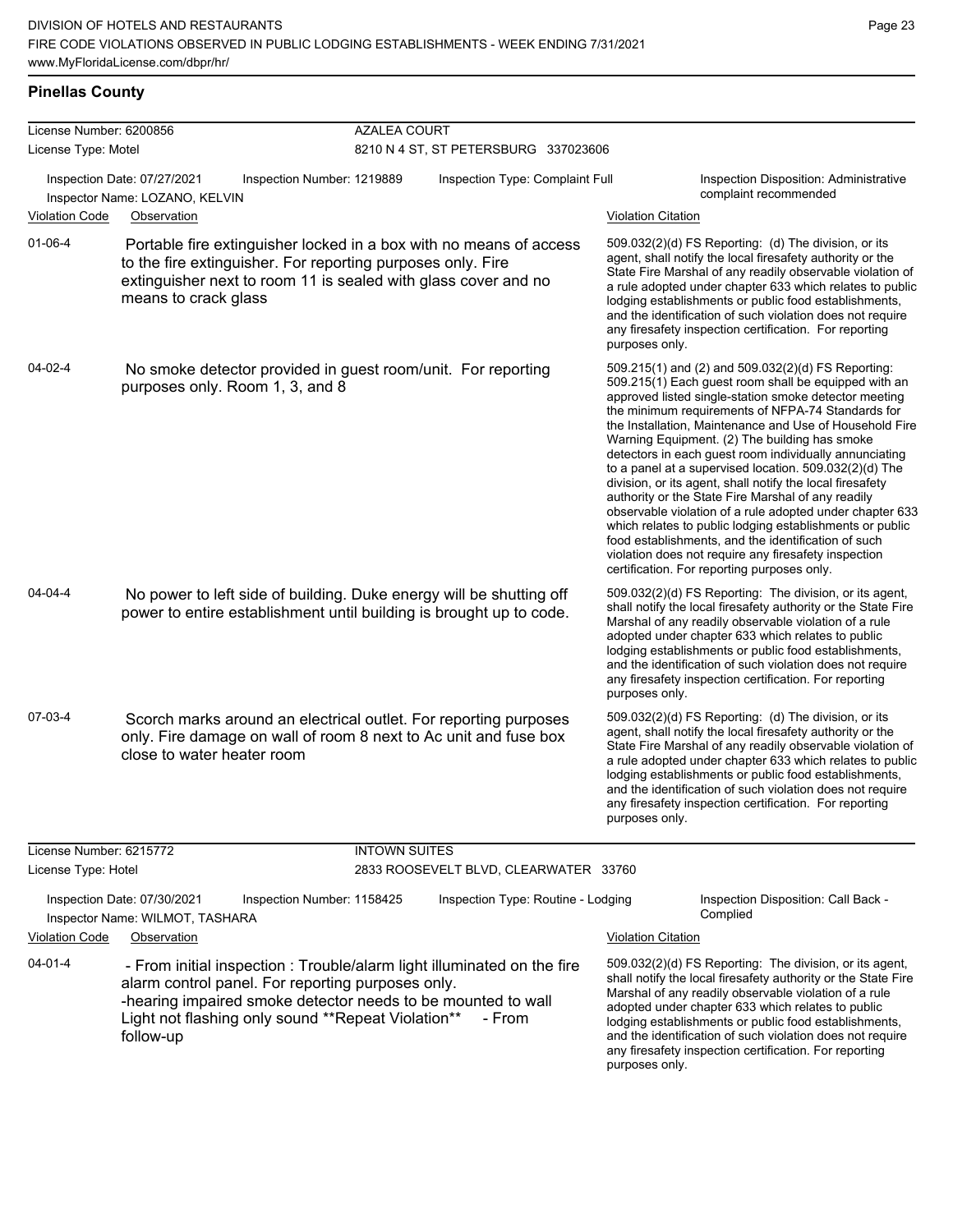# **Pinellas County**

| License Number: 6201823                                         |                                                                 |                                                                                                                                                                                                                                                | <b>SEASIDE INN &amp; SUITES</b>             |                                    |                           |                                                                                                                                                                                                                                                                                                                                                                                                                                                                                                                                                                                                                                                                                                                                                                                                                                                                   |  |
|-----------------------------------------------------------------|-----------------------------------------------------------------|------------------------------------------------------------------------------------------------------------------------------------------------------------------------------------------------------------------------------------------------|---------------------------------------------|------------------------------------|---------------------------|-------------------------------------------------------------------------------------------------------------------------------------------------------------------------------------------------------------------------------------------------------------------------------------------------------------------------------------------------------------------------------------------------------------------------------------------------------------------------------------------------------------------------------------------------------------------------------------------------------------------------------------------------------------------------------------------------------------------------------------------------------------------------------------------------------------------------------------------------------------------|--|
| License Type: Motel                                             |                                                                 |                                                                                                                                                                                                                                                | 401 S GULFVIEW BLVD, CLEARWATER BEACH 33767 |                                    |                           |                                                                                                                                                                                                                                                                                                                                                                                                                                                                                                                                                                                                                                                                                                                                                                                                                                                                   |  |
| Inspection Date: 07/29/2021<br>Inspector Name: KOUSTIS, TIMOTHY |                                                                 | Inspection Number: 1219892                                                                                                                                                                                                                     | Inspection Type: Complaint Full             |                                    |                           | Inspection Disposition: Administrative<br>complaint recommended                                                                                                                                                                                                                                                                                                                                                                                                                                                                                                                                                                                                                                                                                                                                                                                                   |  |
| <b>Violation Code</b>                                           | Observation                                                     |                                                                                                                                                                                                                                                |                                             |                                    | <b>Violation Citation</b> |                                                                                                                                                                                                                                                                                                                                                                                                                                                                                                                                                                                                                                                                                                                                                                                                                                                                   |  |
| 04-02-4                                                         | purposes only.<br>Room 204 building 1.                          | No smoke detector provided in guest room/unit. For reporting                                                                                                                                                                                   |                                             |                                    |                           | 509.215(1) and (2) and 509.032(2)(d) FS Reporting:<br>509.215(1) Each guest room shall be equipped with an<br>approved listed single-station smoke detector meeting<br>the minimum requirements of NFPA-74 Standards for<br>the Installation, Maintenance and Use of Household Fire<br>Warning Equipment. (2) The building has smoke<br>detectors in each quest room individually annunciating<br>to a panel at a supervised location. 509.032(2)(d) The<br>division, or its agent, shall notify the local firesafety<br>authority or the State Fire Marshal of any readily<br>observable violation of a rule adopted under chapter 633<br>which relates to public lodging establishments or public<br>food establishments, and the identification of such<br>violation does not require any firesafety inspection<br>certification. For reporting purposes only. |  |
| License Number: 6209371                                         |                                                                 |                                                                                                                                                                                                                                                | LA QUINTA INN #638                          |                                    |                           |                                                                                                                                                                                                                                                                                                                                                                                                                                                                                                                                                                                                                                                                                                                                                                                                                                                                   |  |
| License Type: Motel                                             |                                                                 |                                                                                                                                                                                                                                                |                                             | 7500 HWY 19 N, PINELLAS PARK 33781 |                           |                                                                                                                                                                                                                                                                                                                                                                                                                                                                                                                                                                                                                                                                                                                                                                                                                                                                   |  |
|                                                                 | Inspection Date: 07/27/2021<br>Inspector Name: RANVILLE, AMANDA | Inspection Number: 1216327                                                                                                                                                                                                                     |                                             | Inspection Type: Routine - Lodging |                           | Inspection Disposition: Call Back -<br>Complied                                                                                                                                                                                                                                                                                                                                                                                                                                                                                                                                                                                                                                                                                                                                                                                                                   |  |
| <b>Violation Code</b>                                           | Observation                                                     |                                                                                                                                                                                                                                                |                                             |                                    | <b>Violation Citation</b> |                                                                                                                                                                                                                                                                                                                                                                                                                                                                                                                                                                                                                                                                                                                                                                                                                                                                   |  |
| $04 - 01 - 4$                                                   | <b>TROUBLE.</b>                                                 | - From initial inspection : Trouble/alarm light illuminated on the fire<br>alarm control panel. For reporting purposes only. Fire panel reads<br>NAC EXTENDER BLDG B/C SIG 5 SIGNAL CIRCUT OPEN CKT<br>- From follow-up inspection 2021-07-27: |                                             |                                    | purposes only.            | 509.032(2)(d) FS Reporting: The division, or its agent,<br>shall notify the local firesafety authority or the State Fire<br>Marshal of any readily observable violation of a rule<br>adopted under chapter 633 which relates to public<br>lodging establishments or public food establishments,<br>and the identification of such violation does not require<br>any firesafety inspection certification. For reporting                                                                                                                                                                                                                                                                                                                                                                                                                                            |  |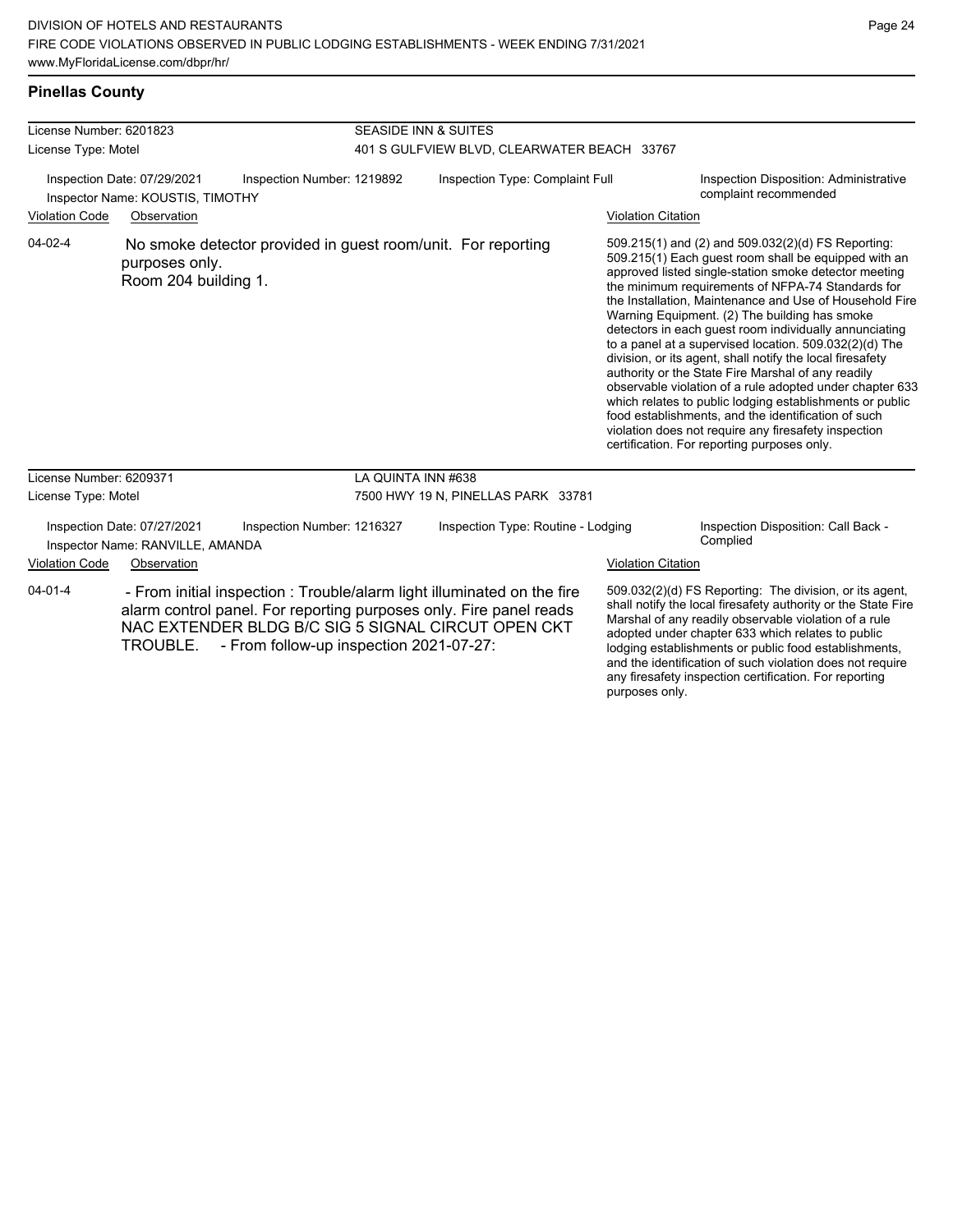## **Sarasota County**

| License Number: 6804742                                         |                                                                                                                                                                                                                                                                  |                            | TROPICAL SANDS ACCOMMODATIONS, LLC    |                                                                                                                                                                                                                                                                                                                                                                                                                            |                                                 |  |  |
|-----------------------------------------------------------------|------------------------------------------------------------------------------------------------------------------------------------------------------------------------------------------------------------------------------------------------------------------|----------------------------|---------------------------------------|----------------------------------------------------------------------------------------------------------------------------------------------------------------------------------------------------------------------------------------------------------------------------------------------------------------------------------------------------------------------------------------------------------------------------|-------------------------------------------------|--|--|
| License Type: Motel                                             |                                                                                                                                                                                                                                                                  |                            | 5830 MIDNIGHT PASS RD, SARASOTA 34242 |                                                                                                                                                                                                                                                                                                                                                                                                                            |                                                 |  |  |
| Inspection Date: 07/28/2021<br>Inspector Name: HOWARTH, ROSALIE |                                                                                                                                                                                                                                                                  | Inspection Number: 1215161 | Inspection Type: Routine - Lodging    |                                                                                                                                                                                                                                                                                                                                                                                                                            | Inspection Disposition: Call Back -<br>Complied |  |  |
| <b>Violation Code</b>                                           | Observation                                                                                                                                                                                                                                                      |                            |                                       | <b>Violation Citation</b>                                                                                                                                                                                                                                                                                                                                                                                                  |                                                 |  |  |
| $01 - 02 - 4$                                                   | - From initial inspection : Portable fire extinguisher pressure gauge<br>indicates the extinguisher is in need of recharge. For reporting<br>purposes only. Observed fire extinguisher out of green range,<br>located in Tower 2 Room 704. ** Repeat Violation** |                            |                                       | 509.032(2)(d) FS Reporting: (d) The division, or its<br>agent, shall notify the local firesafety authority or the<br>State Fire Marshal of any readily observable violation of<br>a rule adopted under chapter 633 which relates to public<br>lodging establishments or public food establishments,<br>and the identification of such violation does not require<br>any firesafety inspection certification. For reporting |                                                 |  |  |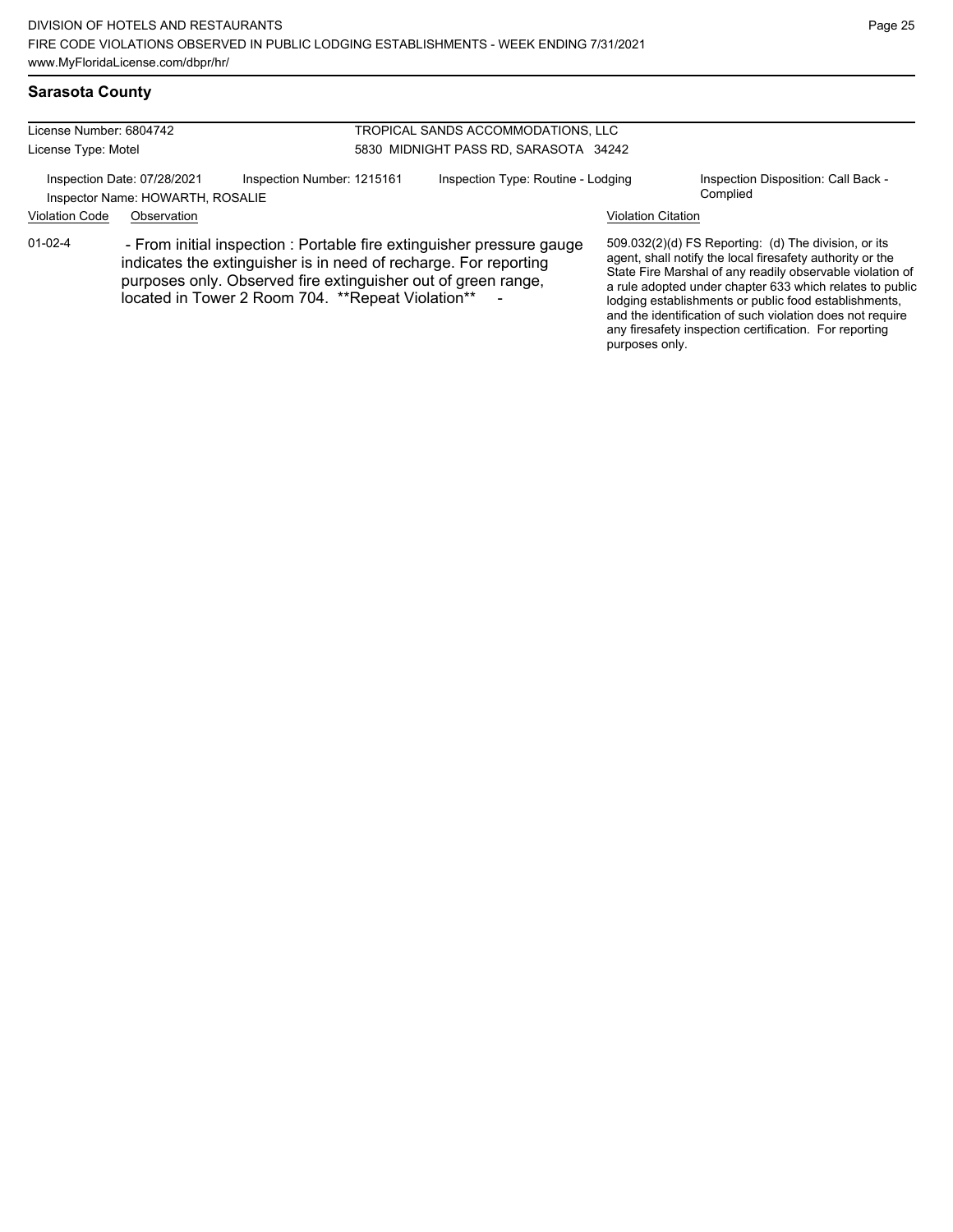# **St. Lucie County**

| License Number: 6600043                                                                                                            |                                                              |                                                                      |                                                | HOLIDAY VIL.OF SANDPIPER HOTEL                                                                                                                                                                                                                                                                                                                                                                                                           |                                           |                                                                                                                                                                                                                                                                                                                                                                                                                                                                                                                                                                                                                                                                                                  |  |
|------------------------------------------------------------------------------------------------------------------------------------|--------------------------------------------------------------|----------------------------------------------------------------------|------------------------------------------------|------------------------------------------------------------------------------------------------------------------------------------------------------------------------------------------------------------------------------------------------------------------------------------------------------------------------------------------------------------------------------------------------------------------------------------------|-------------------------------------------|--------------------------------------------------------------------------------------------------------------------------------------------------------------------------------------------------------------------------------------------------------------------------------------------------------------------------------------------------------------------------------------------------------------------------------------------------------------------------------------------------------------------------------------------------------------------------------------------------------------------------------------------------------------------------------------------------|--|
| License Type: Hotel                                                                                                                |                                                              |                                                                      | 3500 MORNINGSIDE BLVD, PORT ST LUCIE 349526116 |                                                                                                                                                                                                                                                                                                                                                                                                                                          |                                           |                                                                                                                                                                                                                                                                                                                                                                                                                                                                                                                                                                                                                                                                                                  |  |
| Inspection Date: 07/29/2021<br>Inspection Number: 1161602<br>Inspector Name: HYNES, MONICA<br><b>Violation Code</b><br>Observation |                                                              | Inspection Type: Complaint Full                                      |                                                | <b>Violation Citation</b>                                                                                                                                                                                                                                                                                                                                                                                                                | Inspection Disposition: Warning<br>Issued |                                                                                                                                                                                                                                                                                                                                                                                                                                                                                                                                                                                                                                                                                                  |  |
| $08 - 01 - 4$                                                                                                                      |                                                              |                                                                      |                                                | Boiler certificate or insurance inspector's boiler report expired. For<br>reporting purposes only. Dates on certificates in boiler room 3-7-05                                                                                                                                                                                                                                                                                           |                                           | 61C-1.004(10) FAC and 509.032(2)(d) FS Reporting:<br>61C-1.004(10) The insurance inspector's boiler report is<br>required annually for power boilers and high<br>pressure/high temperature boilers and biannually for low<br>pressure steam or vapor heating boilers. 509.032(2)(d)<br>The division, or its agent, shall notify the local firesafety<br>authority or the State Fire Marshal of any readily<br>observable violation of a rule adopted under chapter 633<br>which relates to public lodging establishments or public<br>food establishments, and the identification of such<br>violation does not require any firesafety inspection<br>certification. For reporting purposes only. |  |
| License Number: 6602510                                                                                                            |                                                              |                                                                      | PEACOCK RUN                                    |                                                                                                                                                                                                                                                                                                                                                                                                                                          |                                           |                                                                                                                                                                                                                                                                                                                                                                                                                                                                                                                                                                                                                                                                                                  |  |
| License Type: Apartment                                                                                                            |                                                              | 5502 NW E. TORRENO PKWY, PORT ST LUCIE 34986                         |                                                |                                                                                                                                                                                                                                                                                                                                                                                                                                          |                                           |                                                                                                                                                                                                                                                                                                                                                                                                                                                                                                                                                                                                                                                                                                  |  |
|                                                                                                                                    | Inspection Date: 07/28/2021<br>Inspector Name: HYNES, MONICA | Inspection Number: 1516019                                           |                                                | Inspection Type: Routine - Lodging                                                                                                                                                                                                                                                                                                                                                                                                       |                                           | Inspection Disposition: Inspection<br>Completed - No Further Action                                                                                                                                                                                                                                                                                                                                                                                                                                                                                                                                                                                                                              |  |
| Violation Code<br>Observation                                                                                                      |                                                              |                                                                      |                                                |                                                                                                                                                                                                                                                                                                                                                                                                                                          | <b>Violation Citation</b>                 |                                                                                                                                                                                                                                                                                                                                                                                                                                                                                                                                                                                                                                                                                                  |  |
| $04 - 01 - 4$<br>reporting purposes only.                                                                                          |                                                              | Trouble/alarm light illuminated on the fire alarm control panel. For |                                                | 509.032(2)(d) FS Reporting: The division, or its agent,<br>shall notify the local firesafety authority or the State Fire<br>Marshal of any readily observable violation of a rule<br>adopted under chapter 633 which relates to public<br>lodging establishments or public food establishments,<br>and the identification of such violation does not require<br>any firesafety inspection certification. For reporting<br>purposes only. |                                           |                                                                                                                                                                                                                                                                                                                                                                                                                                                                                                                                                                                                                                                                                                  |  |